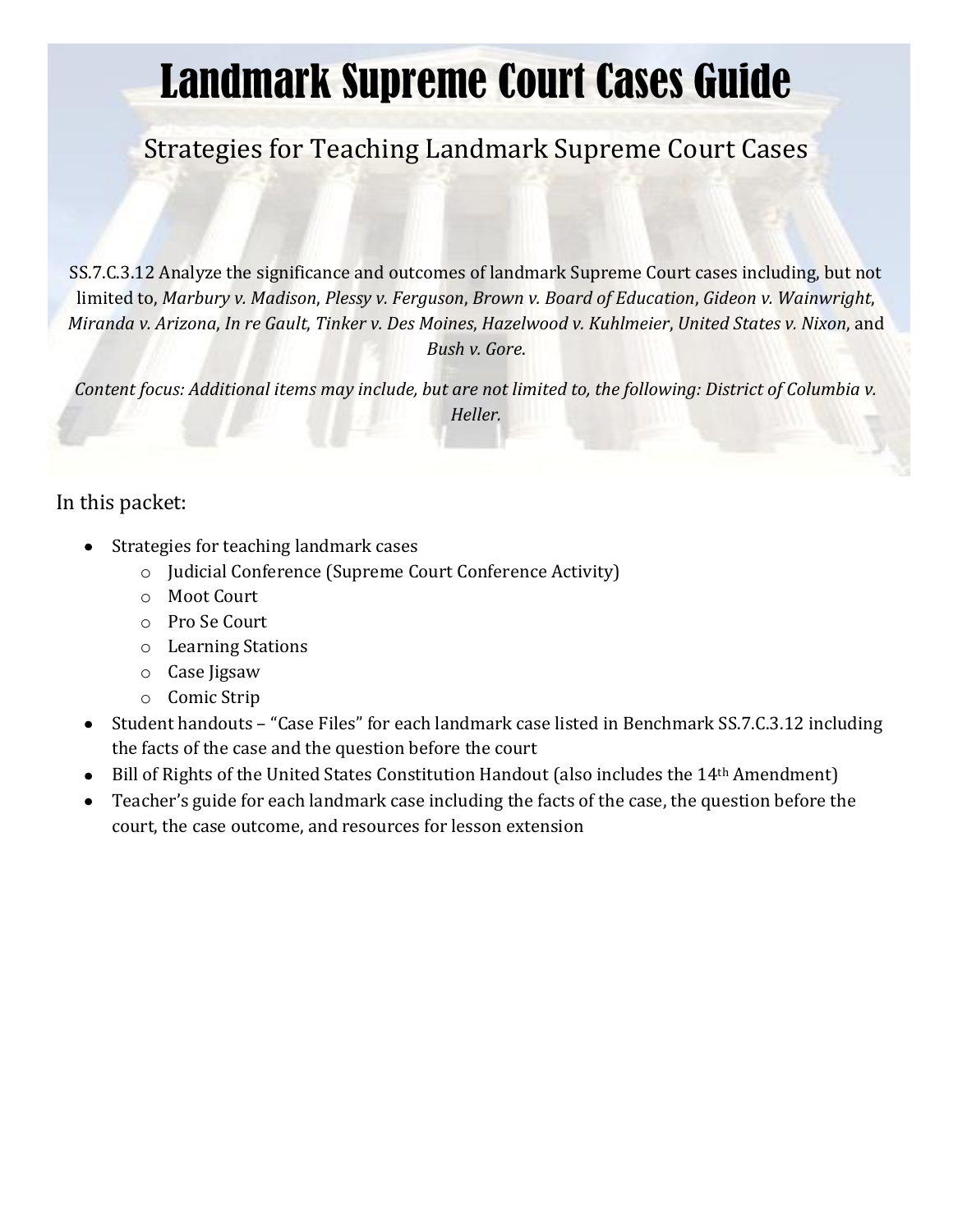# Strategies for Teaching Landmark Cases **Judicial Conference (Supreme Court Conference Activity)**

- 1. Distribute one of the cases in the "Case File" handouts and a copy of the Bill of Rights. Have students read the facts of the case individually and highlight/underline any information they find to be relevant. Students should then identify which right in the Bill of Rights is being addressed in the given case. Students should individually answer the question before the court in writing and provide a reason for their decision based on the U.S. Constitution and the facts of the case.
- 2. Discuss the facts of the case as a whole group. Ask students questions about the facts provided to encourage discussion. Do not have students answer the question before the court at this time.
- 3. Divide the class into groups of five students. Students should:
	- a. Identify one student as the Chief Justice.
	- b. Discuss the facts of the case in their small group.
	- c. The Chief Justice will poll the group. Each student will announce her/his answer to the question before the court individually.
	- d. Work together to reach a unanimous decision in their group, if possible.
	- e. The Chief Justice should then take a final poll of the group and tally the results to the question before the court.
- 4. Have the Chief Justices come to the front of the room to share the decision of their group. Keep a record of the polls on a whiteboard/smartboard/chart paper.
- 5. Tell students the decision of the U.S. Supreme Court and discuss the legal reasoning behind the decision. Highlight the significance and outcome of the case.

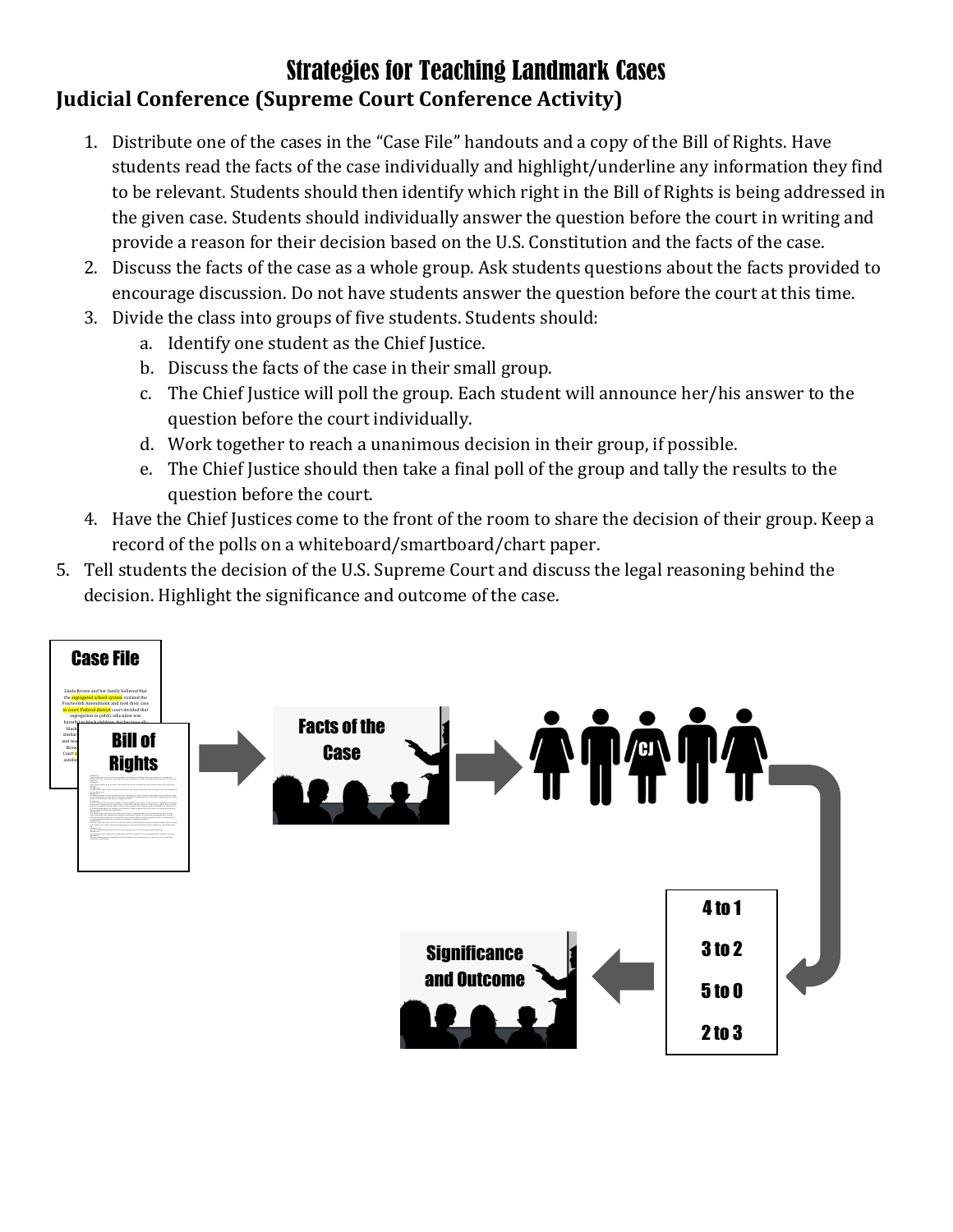# **Moot Court**

- 1. Distribute the one of the cases from the "Case File" handout and a copy of the Bill of Rights. Have students read the facts of the case individually and highlight/underline any information they find to be relevant. Students should then identify which right in the Bill of Rights is being addressed in the given case. Students should individually answer the question before the court in writing and provide a reason for their decision based on the U.S. Constitution and the facts of the case.
- 2. Discuss the facts of the case as a whole group. Ask students questions about the facts provided to encourage discussion. Do not have students answer the question before the court at this time.
- 3. Assign students the following roles\*:
	- a. Attorneys for the Petitioner (4, divided into pairs of 2)
	- b. Attorneys for the Respondent (4, divided into pairs of 2)
	- c. Justices (9) Panel 1
	- d. Justices (9) Panel 2

\**Numbers may vary based on the number of students in a given class. Petitioner and Respondent teams should be composed of pairs and panels of Justices should be odd numbers. For a large class, there will be two rounds of oral arguments. You may choose to have smaller panels of Justices. An odd number not exceeding 9 is ideal.*

- 4. Teams will prepare arguments (petitioners and respondents) and questions (Justices) based on the facts of the case. Students in the role of the attorney should answer the question(s) before the court clearly, citing the U.S. Constitution as the basis for their argument. Justices should focus their questions on the U.S. Constitution and the facts of this specific case.
- 5. Teams will present their oral argument based on the following timing parameters:
	- a. Petitioner, attorney  $A 2$  minutes
	- b. Petitioner, attorney B 2 minutes
	- c. Respondent, attorney  $A 2$  minutes
	- d. Respondent, attorney B 2 minutes
	- e. Petitioner, rebuttal, one attorney 1 minute
	- f. Justices may ask questions at any time during the allotted time for each attorney. \*If there are multiple panels of students, repeat so all students have the opportunity to present.
- 6. Poll the Justices to see how they voted on the case based on the arguments and law presented. Compare to the actual outcome of the case.
- 7. As an extension, listen to the oral arguments made available at www.ovez.org (link for each case, where applicable, is provided on the teacher resource page for the case).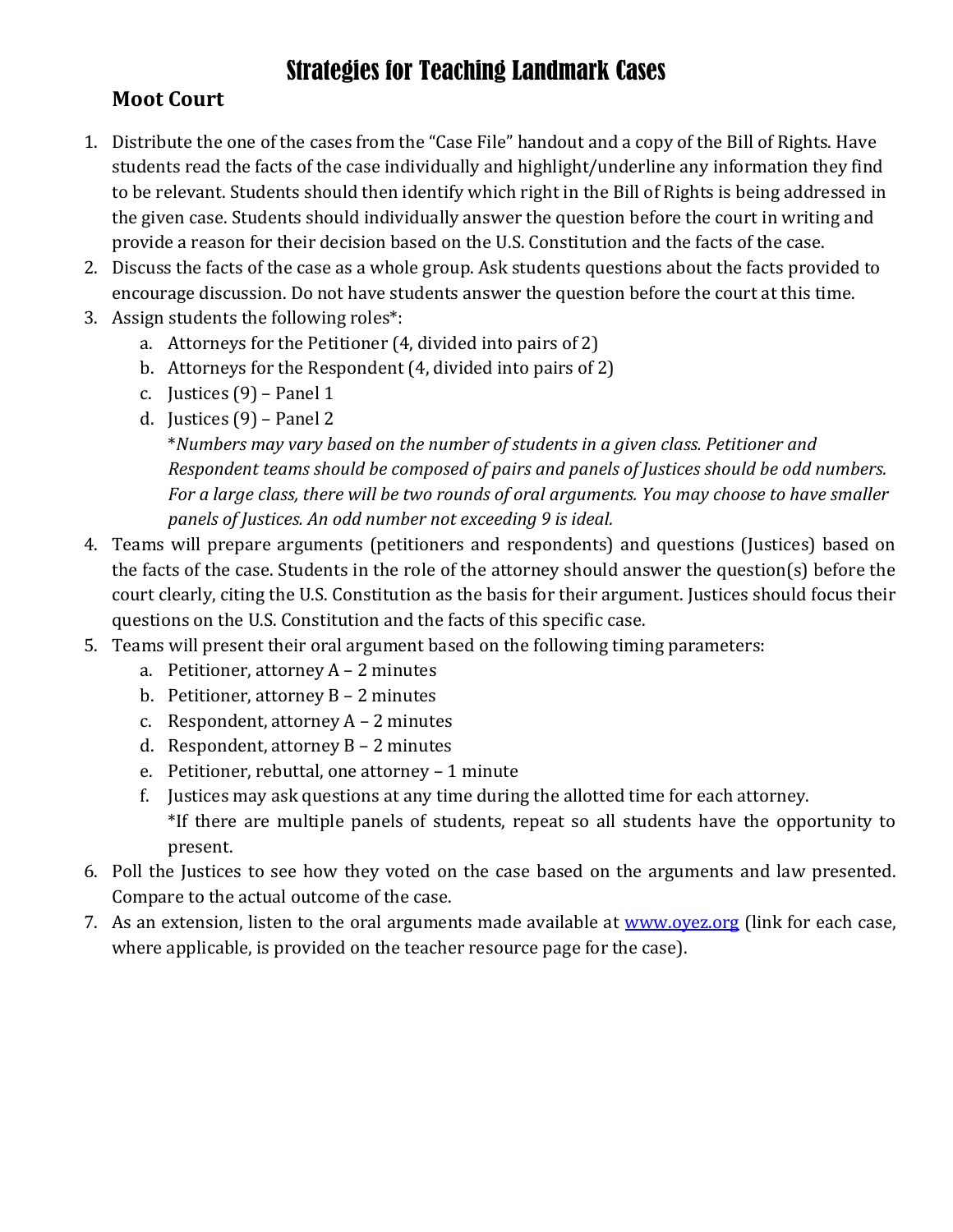# **Pro Se Court**

- 1. Distribute one of the cases from the "Case File" handout and a copy of the Bill of Rights. Have students read the facts of the case individually and highlight/underline any information they find to be relevant. Students should then identify which right in the Bill of Rights is being addressed in the given case. Students should individually answer the question before the court in writing and provide a reason for their decision based on the U.S. Constitution and the facts of the case.
- 2. Discuss the facts of the case as a whole group. Ask students questions about the facts provided to pull out more information from the students. Do not have students answer the question before the court at this time.
- 3. Divide the class evenly into three groups:
	- a. Group A: Develop arguments for the petitioner
	- b. Group B: Develop arguments for the respondent
	- c. Group C: Develop relevant questions to be asked to the petitioner and the respondents based on the facts of the case (at least 2 questions for each side)
- 4. After providing time for students in each of the three groups to develop their arguments or questions as assigned, reassemble students in new groups with three students in each group. Each group of three should have one student from group A, one student from group B and one student from group C. If there are one or two students left without a group, assign to an existing group.
- 5. Each group of three students should position themselves throughout the room. Each will present in their small groups at the same time. The groups of three should have:
	- a. At least one petitioner
		- i. Petitioner will begin by presenting for 2 minutes in their small group; Justice/Judge asks questions.
	- b. At least one respondent
		- i. Respondent will follow by presenting for 2 minutes in their small group; Justice/Judge asks questions.
	- c. At least one Justice/Judge
		- i. Ask questions of both the petitioner and the respondent.
- 6. Debrief by having each Justice/Judge offer their decision on the case based on the question before the court and an explanation of their decision. Discuss the actual outcome of the case with the class.

Adapted from: *We the People: The Citizen and the Constitution*. Level 3. Calabasas: Center for Civic Education, 2009. 222. Print.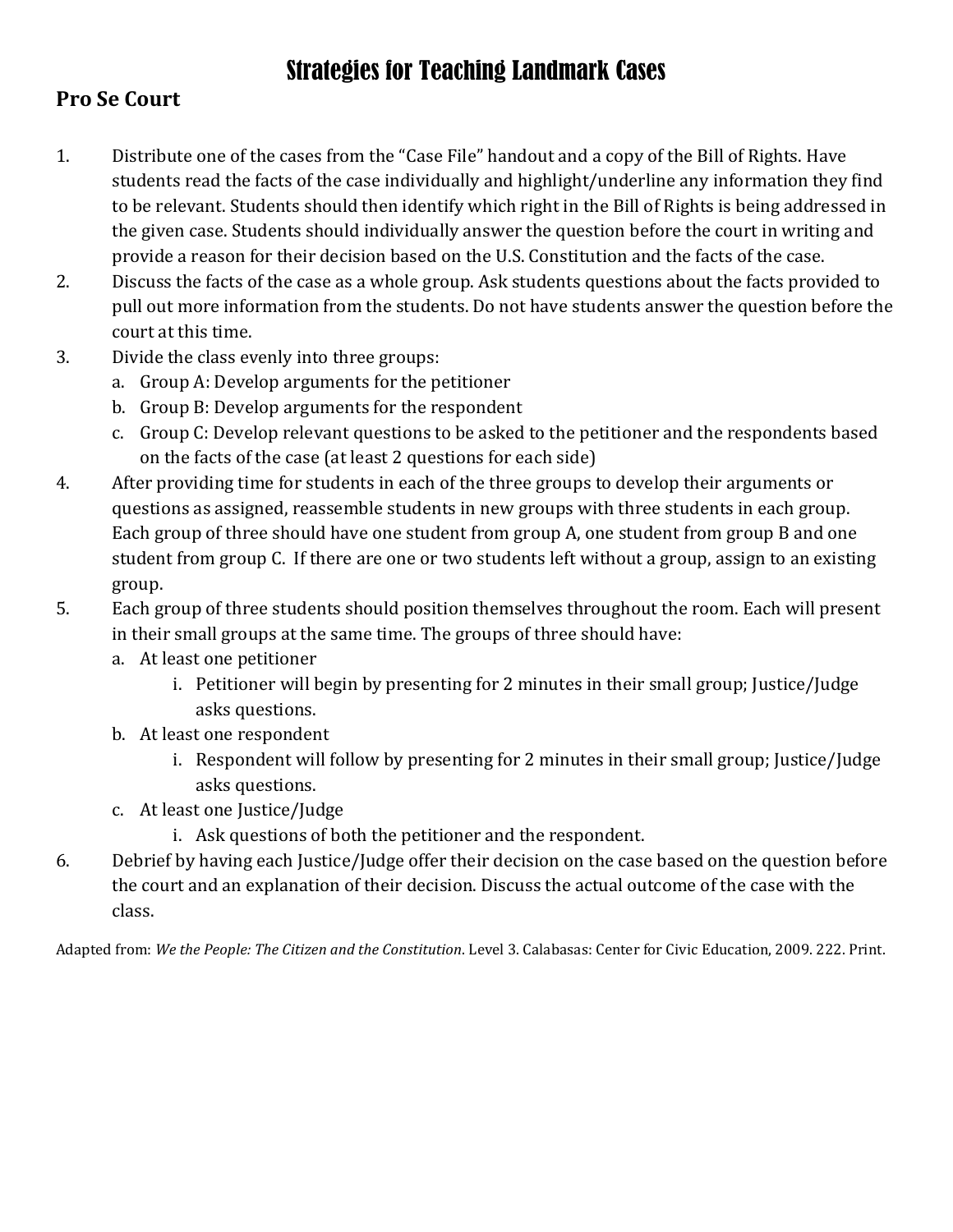# **Case Jigsaw**

The jigsaw method is excellent for teaching multiple cases in the same lesson. It is most effectively used by grouping cases with common Constitutional themes. For example:

|           | <b>Rights of the Accused</b>                       | <b>Student Speech</b>       |  |  |
|-----------|----------------------------------------------------|-----------------------------|--|--|
|           | Gideon v. Wainwright (right to an attorney)        | Tinker v. Des Moines        |  |  |
| $\bullet$ | Miranda v. Arizona (due process)                   | Hazelwood v. Kuhlmeier      |  |  |
| $\bullet$ | In re Gault (due process for juveniles)            | Morse v. Frederick*         |  |  |
|           | <b>Juvenile Rights</b>                             | <b>Search and Seizure</b>   |  |  |
|           | In re Gault (due process for juveniles)            | Florida v. J.L.*            |  |  |
| $\bullet$ | Roper v. Simmons* (death penalty for juveniles)    | Scott v. Harris*            |  |  |
| $\bullet$ | Graham v. Sullivan* (life sentences for juveniles) | Terry v. Ohio*<br>$\bullet$ |  |  |

\*This is not a landmark case noted in the Benchmark or item specifications, but will provide students with an opportunity to reinforce the application of constitutional reasoning to any Supreme Court case. Facts of the case for this and other cases can be found at:

- [www.oyez.org](http://www.oyez.org/)  $\bullet$
- [www.landmarkcases.org](http://www.landmarkcases.org/)
- Other
- 1. Divide the class into groups based on the number of cases being studied. Each group should receive a different Case File. Students should complete the chart\* (attached) using the handouts provided and information found online. This should take approximately 15 minutes.
- 2. Next reassemble the groups using the jigsaw method so that each new group has at least one person that is an expert from each of the home groups. A diagram of the jigsaw method is provided as an attachment. (See page labeled Jigsaw Method )
- 3. Students should provide the name of the case and teach the facts, significance, and outcome of their case while the other students complete their handout in each new group.
- 4. Once complete, students should return to their original group and check their handouts against one another.
- 5. Debrief as a class by discussing the significance and outcome of each case.

\*Students can also create foldable notes in lieu of completing the table. See diagram below.

| Miranda | In re | Gideon v.  |
|---------|-------|------------|
| Arizona | Gault | Wainwright |

Fold a bank sheet of paper in half and cut the front side of the paper only into flaps appropriate to the number of cases being studied. Label the outside with the name of the case.

| Facts        |       |            |
|--------------|-------|------------|
| Significance | In re | Gideon v.  |
| Outcome      | Gault | Wainwright |

Inside of each case, include a summary of the facts and the significance and outcome of each case.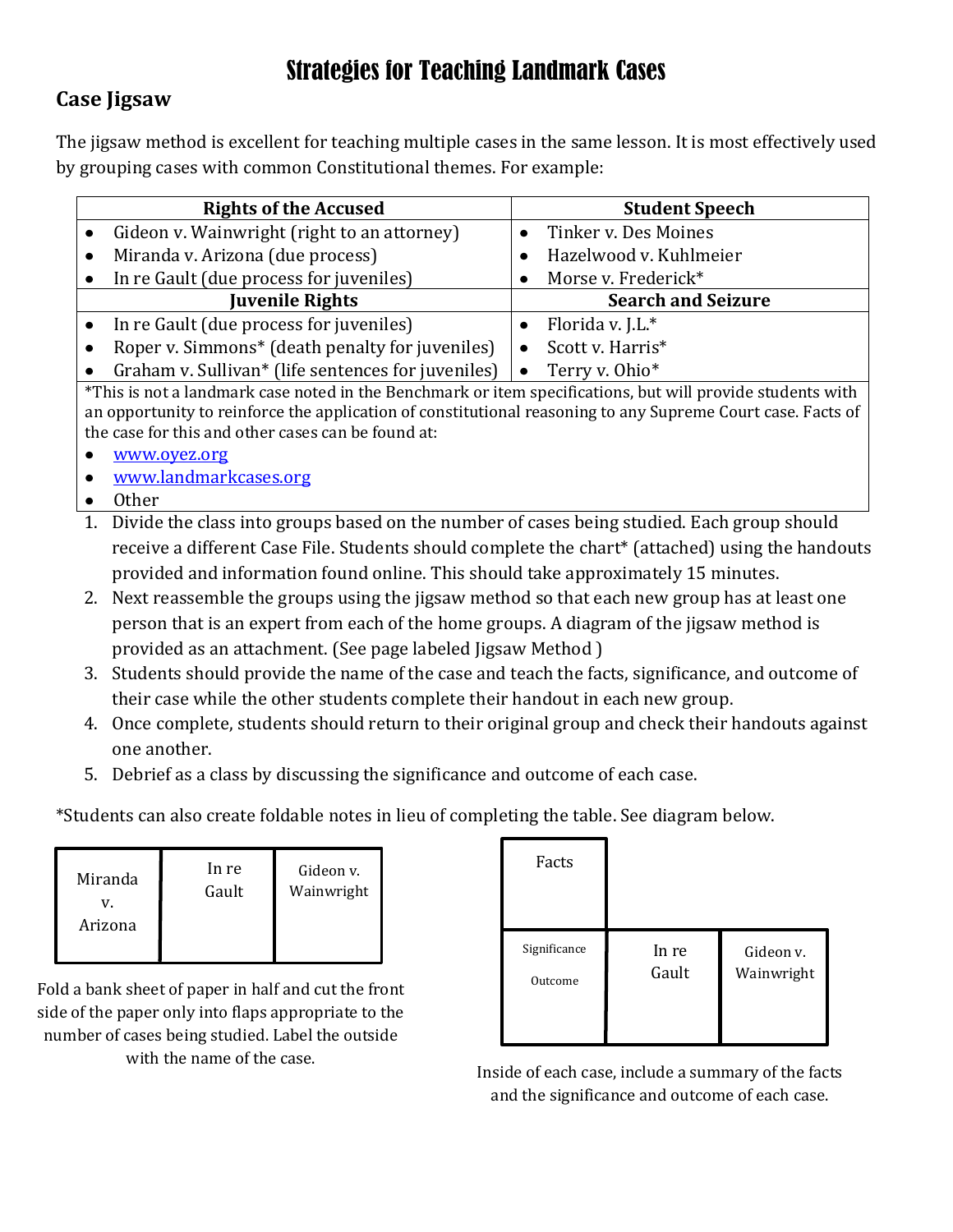# **Landmark Cases Jigsaw**

Name: \_\_\_\_\_\_\_\_\_\_\_\_\_\_\_\_\_\_\_\_\_\_\_\_\_\_\_\_\_\_\_\_\_\_\_\_\_\_\_\_\_\_\_\_\_ Date:\_\_\_\_\_\_\_\_\_\_\_\_\_\_\_\_\_\_\_\_\_\_\_\_\_\_\_\_

**Instructions:** Write the name of your case in the left column. Provide a summary of the facts in the "Facts" box. Next, decide which Amendment in the U.S. Constitution the case is based upon and write the number and key words of the Amendment in the Constitutional Connection box. Write the question before the court in the correct box. Conduct research online to find the outcome of the case. You will be put into new groups where you will learn about other cases. Fill in the chart as your classmates teach you about these cases.

| Case | Facts | <b>Constitutional Connection</b> | Question before the Court | Outcome |
|------|-------|----------------------------------|---------------------------|---------|
|      |       |                                  | Significance              |         |
|      |       |                                  | Significance              |         |
|      |       |                                  | Significance              |         |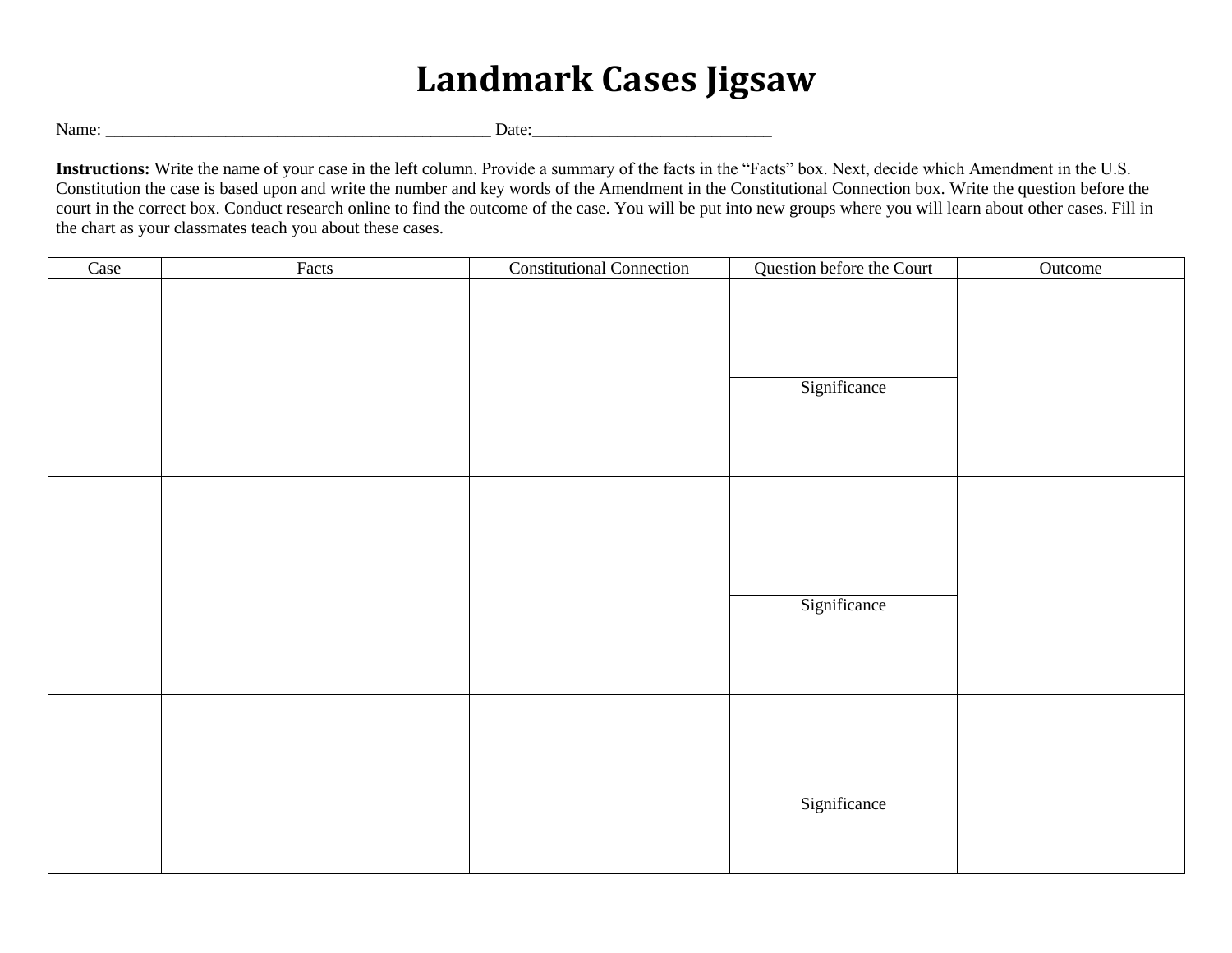# **JIGSAW METHOD**



JIGSAW by putting one person from each of the original groups into a new group.

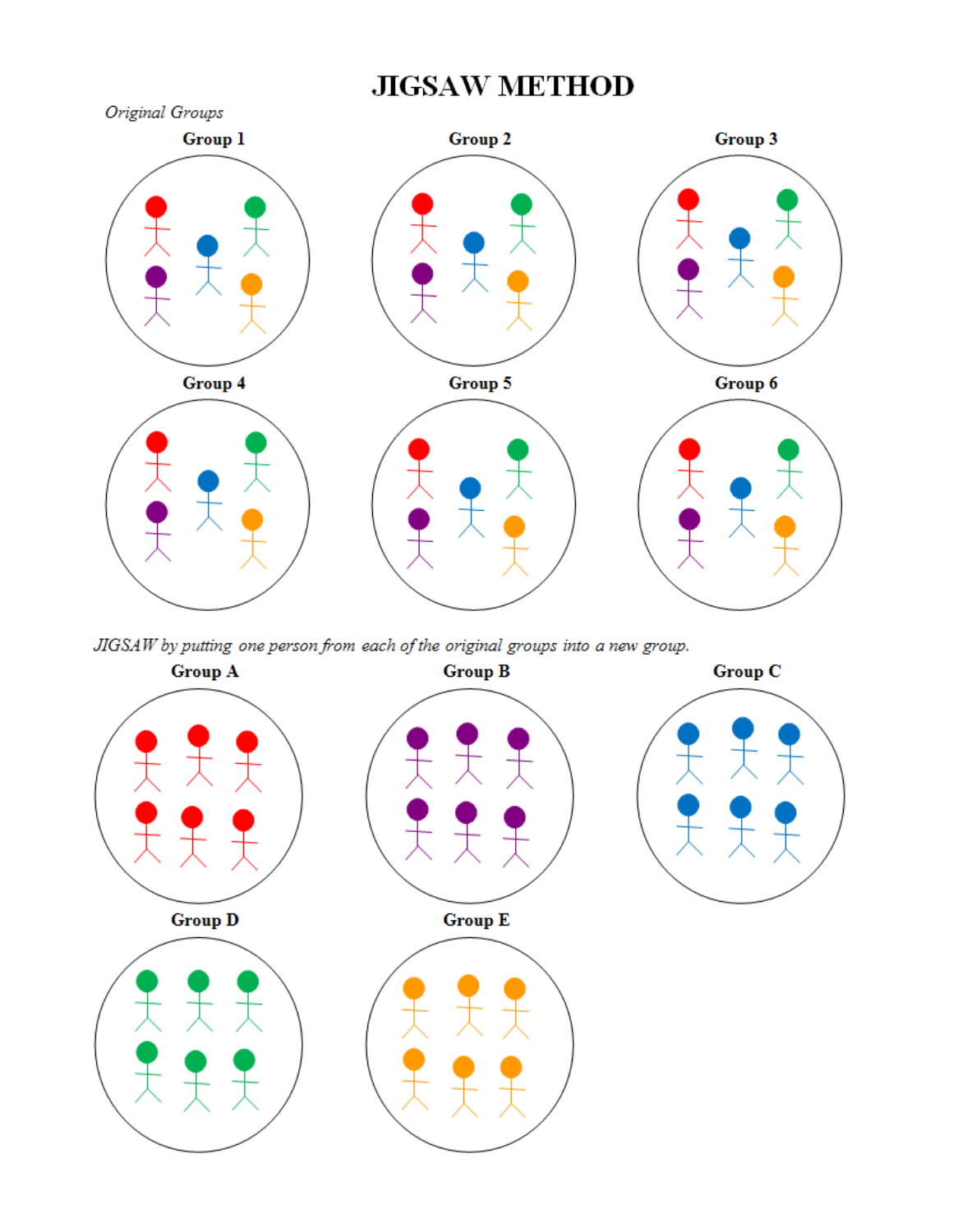# **Comic Strip**

Option A – One Case

- 1. Select one case, divide students into six small groups, and provide them with the Case File for the chosen case.
- 2. Each group of students will be assigned one part of the comic strip from the list below. The groups will illustrate and caption the following components of the case on separate sheets of paper or on large sheets of chart paper:
	- a. The citation (case name/number)
	- b. Facts of the case
	- c. Question before the court
	- d. Constitutional application (What amendment is this issue based upon?)
	- e. Arguments for the petitioner
	- f. Arguments for the respondent
- 3. Have students work together to piece together the comic strip in the order cited above. Have each group present their portion of the comic strip and discuss key points with the students.
- 4. Debrief the activity by telling students the outcome of the case. As an extension, listen to the oral argument (when applicable) available at [www.oyez.org.](http://www.oyez.org/)

# Option B – Multiple Cases

- 1. Select Case Files for multiple cases. Divide the class into small groups based on the number of cases selected. Provide each group with a different Case File.
- 2. Each group will be responsible for creating a comic strip for their Case File. The groups will illustrate and caption the following components of the case on separate sheets of paper or on large sheets of chart paper:
	- a. Creative title for the case
	- b. Facts of the case
	- c. Question before the court
	- d. Constitutional application (What amendment is this issue based upon?)
	- e. Arguments for the petitioner
	- f. Arguments for the respondent
- 3. Once complete, students will post their comic strip (in the appropriate order) in the classroom either on the wall or at their seats.
- 4. Collect the Case Files from the groups and redistribute to different groups in the class. The students will then read their new Case File and then search for the comic strip that matches their case file. Students should stand next to the comic strip that matches their case.
- 5. Debrief the activity by having students explain how they identified the case and have them explain the facts. Discuss the outcome and significance of the cases.
- 6. As an extension, listen to the oral argument (when applicable) available at [www.oyez.org.](http://www.oyez.org/)

Adapted from materials published by Texas Law-Related Educatio[n http://www.texaslre.org/](http://www.texaslre.org/)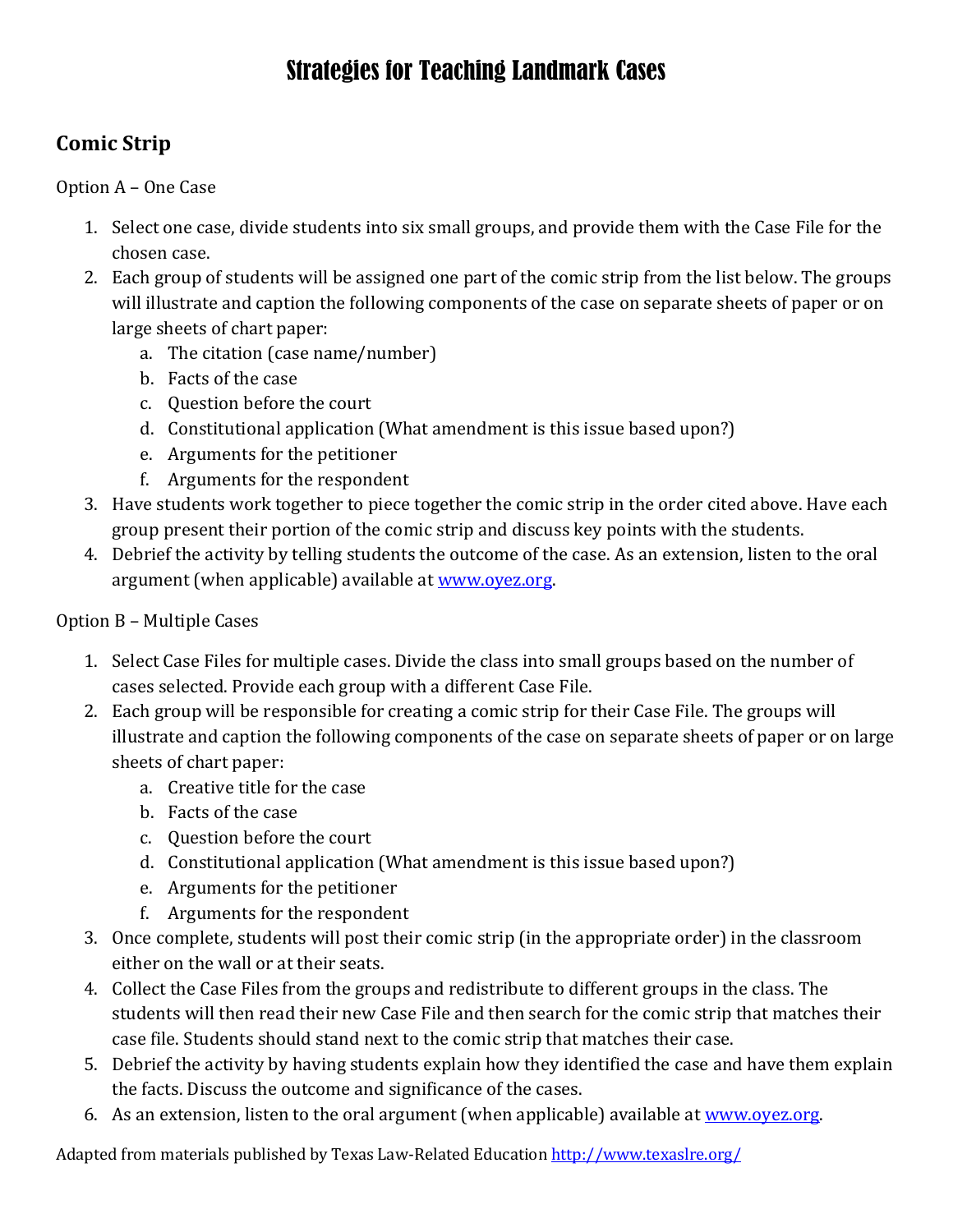# Case Files

# Student Handouts

- Marbury v. Madison
- Plessy v. Ferguson
- Brown v. Board of Education
- Gideon v. Wainwright
- Miranda v. Arizona
- In re Gault
- Tinker v. Des Moines
- Hazelwood v. Kuhlmeier
- United States v. Nixon
- Bush v. Gore
- District of Columbia v. Heller
- Bill of Rights and the 14<sup>th</sup> Amendment to the United States Constitution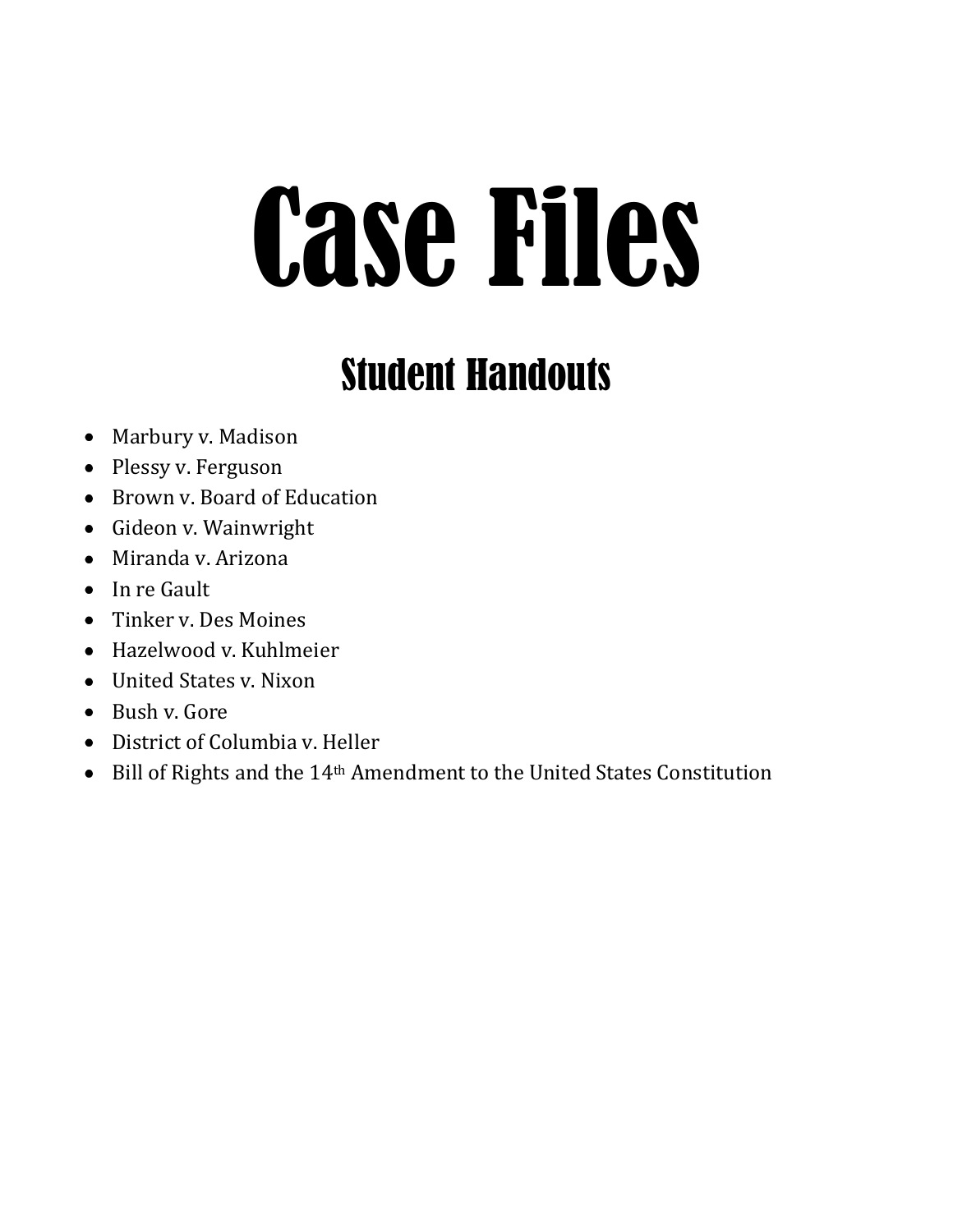# Case File: Marbury v. Madison

# **Facts of the Case**

Thomas Jefferson, a member of the Republican Party, won the election of 1800. Outgoing President John Adams, a member of the Federalist party, proceeded to rapidly appoint 58 members of his own party to fill government posts created by Congress.

It was the responsibility of the Secretary of State, John Marshall, to "deliver the commissions," finish the paperwork, and give it to each of the newly appointed judges. Although Marshall signed and sealed all of the commissions, he failed to deliver 17 of them to the respective appointees. Marshall assumed that his successor would finish the job, but some of the commissions were left undelivered.

William Marbury, whom Adams had appointed as justice of the peace of the District of Columbia, was one of these last-minute appointees who did not receive his commission. Marbury sued James Madison, the new Secretary of State, and asked the Supreme Court of the United States to issue a court order that requires an official to perform or refrain from performing a certain duty. In this case, the order would have required Madison to deliver the commission.

Marbury took his case directly to the United States Supreme Court to gain his appointment. He wanted the Supreme Court to issue an order forcing the new Secretary of State, James Madison, to give Marbury his Commission because the Judiciary Act gave the U.S. Supreme Court original jurisdiction (the power to make legal decisions) to issue such an order. However, the Judiciary Act was in direct conflict with Article III, Section 2 of the U.S. Constitution that gives the Supreme Court original jurisdiction in specific cases only.

# **Questions before the Court**

Does Marbury have a right to the Commission?

&

Did Marbury have a right to take the case to the United States Supreme Court?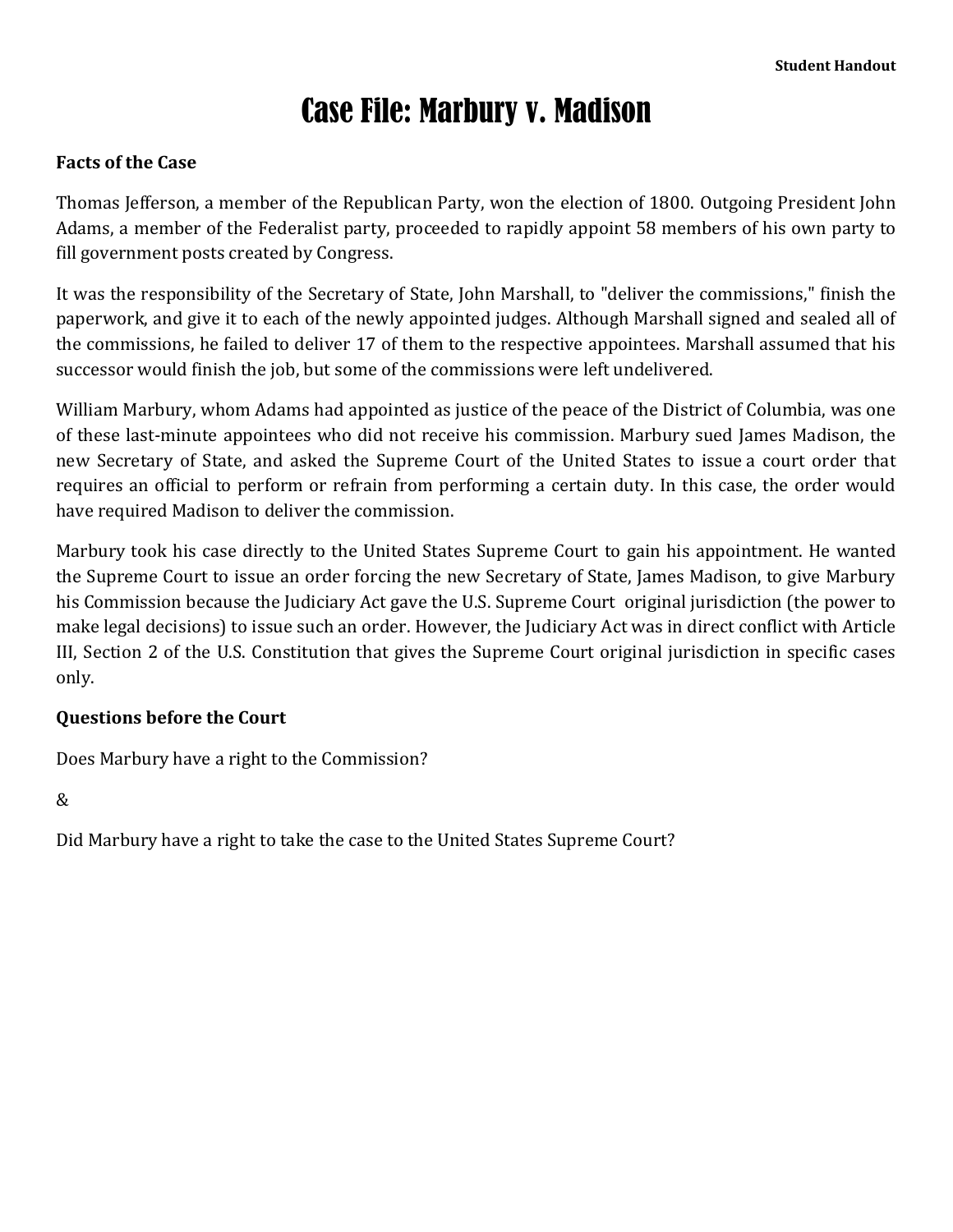# Case File: Plessy v. Ferguson

# **Facts of the Case**

In 1890, Louisiana passed a statute called the Separate Car Act declaring that all rail companies carrying passengers in Louisiana must provide separate but equal accommodations for white and non-white passengers. The penalty for sitting in the wrong compartment was a fine of \$25 or 20 days in jail. A group of black citizens joined forces with the East Louisiana Railroad Company to fight the Act.

In 1892, Homer Plessy, who was one-eighth black, purchased a first-class ticket and sat in the whitedesignated railroad car. Plessy was arrested for violating the Separate Car Act and argued in court that the Act violated the Fourteenth Amendments to the Constitution. After losing twice in the lower courts, Plessy took his case to the U.S. Supreme Court.

### **Question before the Court**

Is Louisiana's law requiring racial segregation on its trains unconstitutional?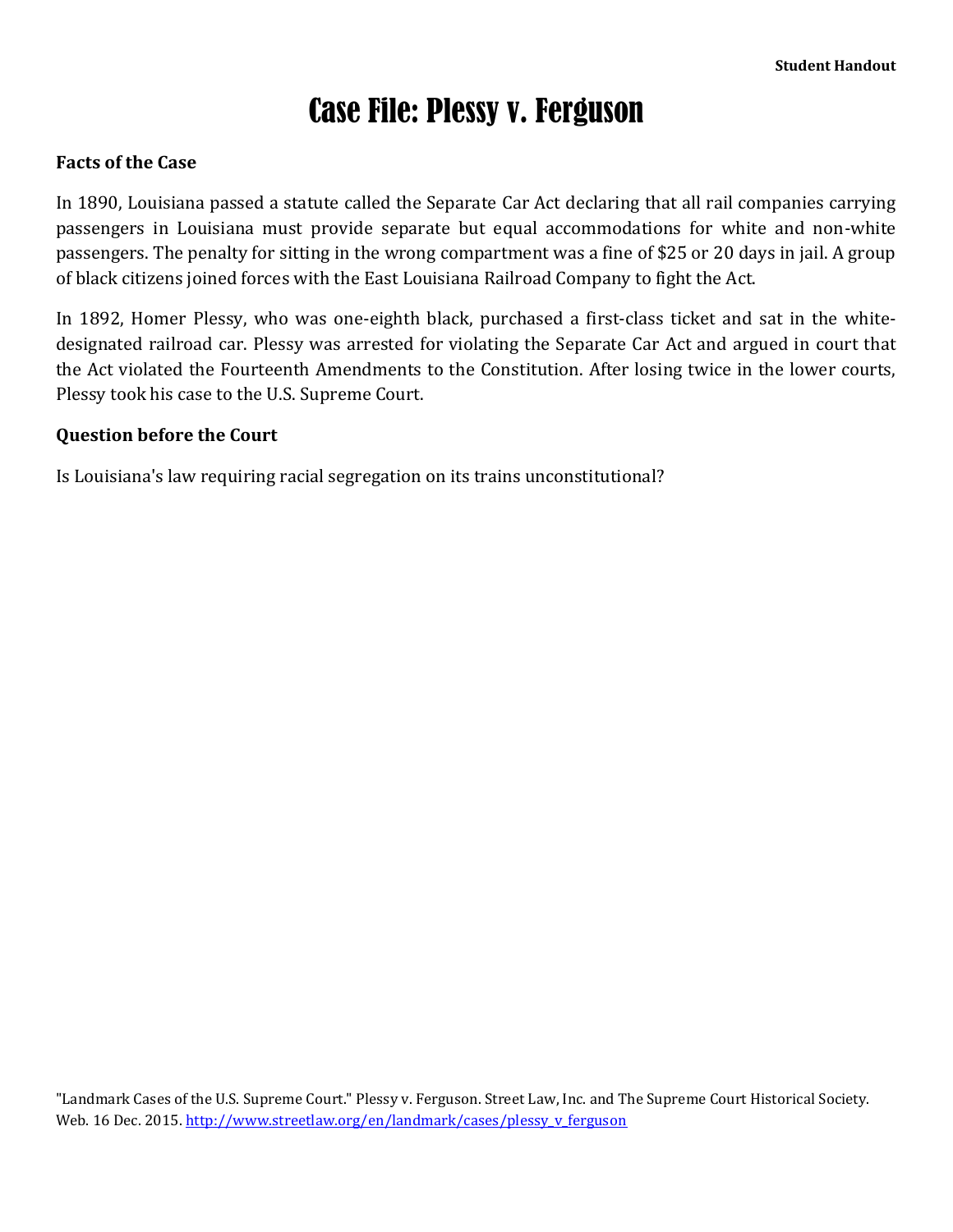# Case File: Brown v. Board of Education

# **Facts of the Case**

In Topeka, Kansas in the 1950s, schools were segregated by race. Each day, Linda Brown and her sister had to walk through a dangerous railroad switchyard to get to the bus stop for the ride to their all-black elementary school. There was a school closer to the Brown's house, but it was only for white students. Linda Brown and her family believed that the segregated school system violated the Fourteenth Amendment and took their case to court. Federal district court decided that segregation in public education was harmful to black children, but because all-black schools and all-white schools had similar buildings, transportation, curricula, and teachers, the segregation was legal. The Browns appealed their case to the U.S. Supreme Court stating that even if the facilities were similar, segregated schools could never be equal to one another.

# **Question before the Court**

Does the segregation of children in public schools solely on the basis of race violate the equal protection of the laws guaranteed by the 14th Amendment?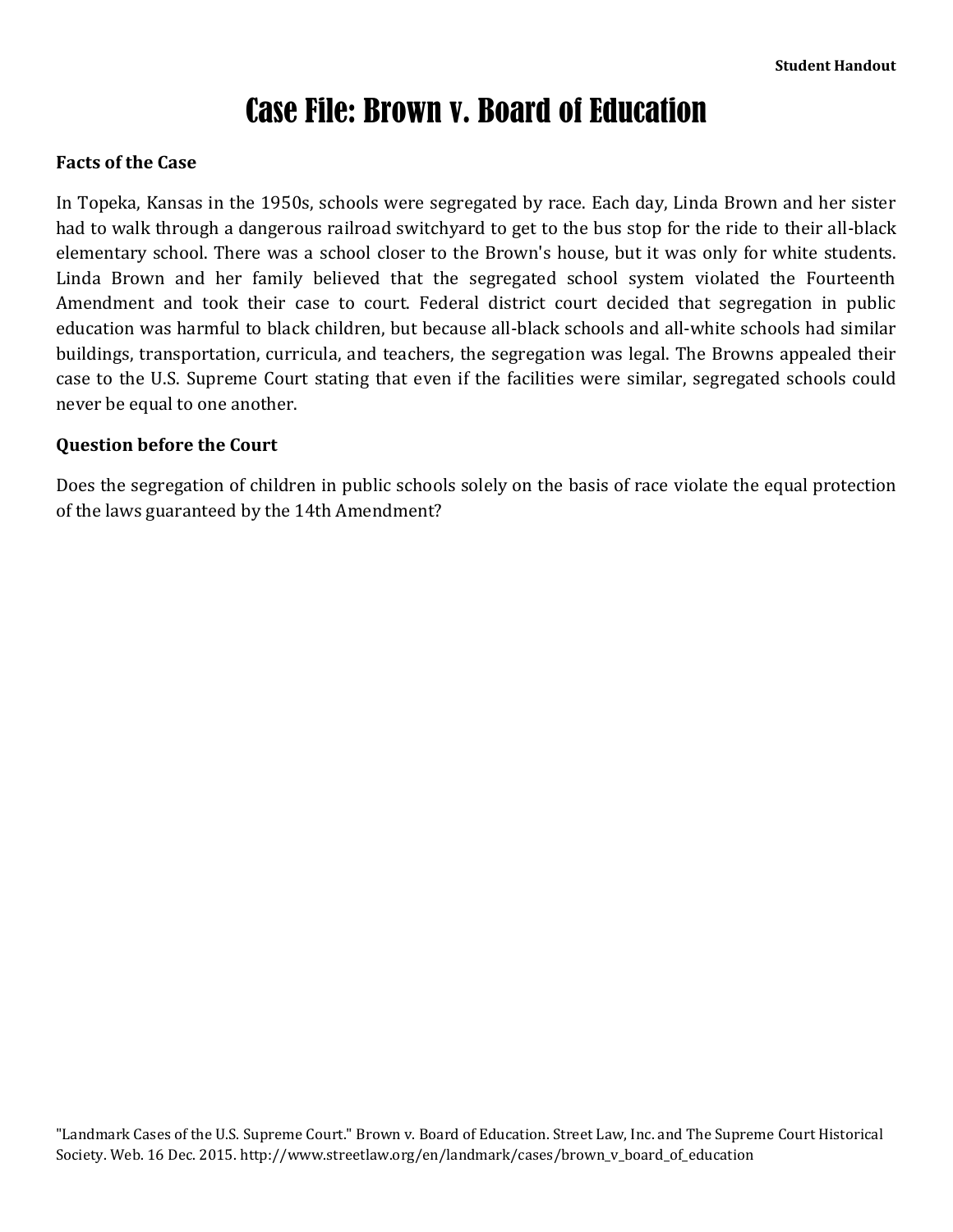# Case File: Gideon v. Wainwright

# **Facts of the Case**

After being arrested in Panama City, Florida in 1961 and accused of breaking and entering a pool hall and stealing money from vending machines, Mr. Gideon was charged with a felony. In trial court, Mr. Gideon appeared without funds for an attorney and asked the judge to appoint a lawyer to represent him as he could not afford one. The judge said he could not appoint an attorney because Florida law only allowed for the appointment of free legal counsel to persons charged with crimes that could lead to the death penalty.

"The COURT: Mr. Gideon, I am sorry, but I cannot appoint Counsel to represent you in this case. Under the laws of the State of Florida, the only time the Court can appoint Counsel to represent a Defendant is when that person is charged with a capital offense. I am sorry, but I will have to deny your request to appoint Counsel to defend you in this case."

Mr. Gideon represented himself in the trial court and was found guilty. He was sentenced to five years in a Florida state prison.

Mr. Gideon studied law in the prison library and then filed a *writ of habeas corpus* (a legal petition requesting release from unjust imprisonment and to be brought before a judge) to the Florida Supreme Court. He claimed that his conviction was unconstitutional under the US Constitution (Sixth Amendment) because he did not have assistance of legal counsel in his defense. The Florida Supreme Court denied all relief without an opinion.

Mr. Gideon then wrote a handwritten note to the US Supreme Court and they agreed to hear his case.

# **Question before the Court**

Did the state court's failure to appoint counsel (an attorney) for Gideon violate his right to a fair trial and due process of law as protected by the Sixth and Fourteenth Amendments?

McBride, Alex. "Landmark Cases: Gideon v. Wainwright." PBS. PBS, 2005. Web. 28 Dec. 2015. <http://www.pbs.org/wnet/supremecourt/rights/landmark\_gideon.html>.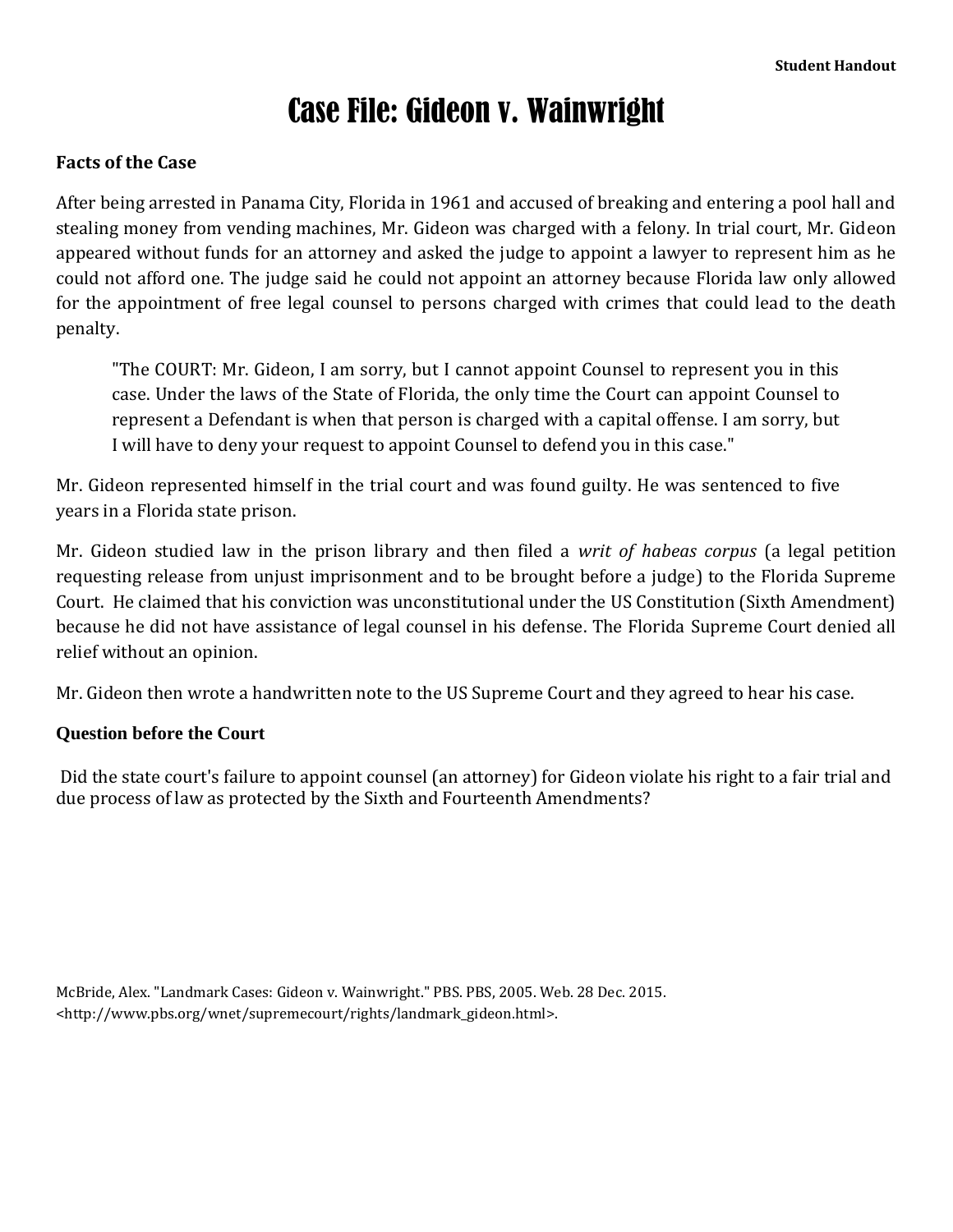# Case File: Miranda v. Arizona

### **Facts of the Case**

Prior to this case, many people did not know what their rights were while in police custody. In this case, Ernesto Miranda was identified in a police lineup by a woman, who accused him of kidnapping and assaulting her. Miranda was arrested and questioned by the police for two hours. He eventually confessed to the crimes. During the interrogation (questioning), police did not tell Miranda that he had the right to an attorney. They also did not tell him of his right of protection against self-incrimination. He was not informed of his Fifth Amendment or Sixth Amendment rights during the police interrogation.

In a state trial court in Arizona, the prosecutor used the confession as evidence against Miranda. He was convicted and sentenced to 20 to 30 years in prison.

Miranda's attorney appealed to the Arizona Supreme Court, stating that the police had unconstitutionally obtained the confession. The Arizona Supreme Court upheld the conviction. Then he appealed to the United States Supreme Court, which agreed to hear the case in 1966 along with four similar cases.

### **Question before the Court**

Does the police practice of questioning suspects in police custody without notifying them of their right to remain silent or their right to an attorney, violate their constitutional rights?

McBride, Alex. "Landmark Cases: Miranda v. Arizona." *PBS*. PBS. Web. 28 Dec. 2015. <http://www.pbs.org/wnet/supremecourt/rights/landmark\_miranda.html>.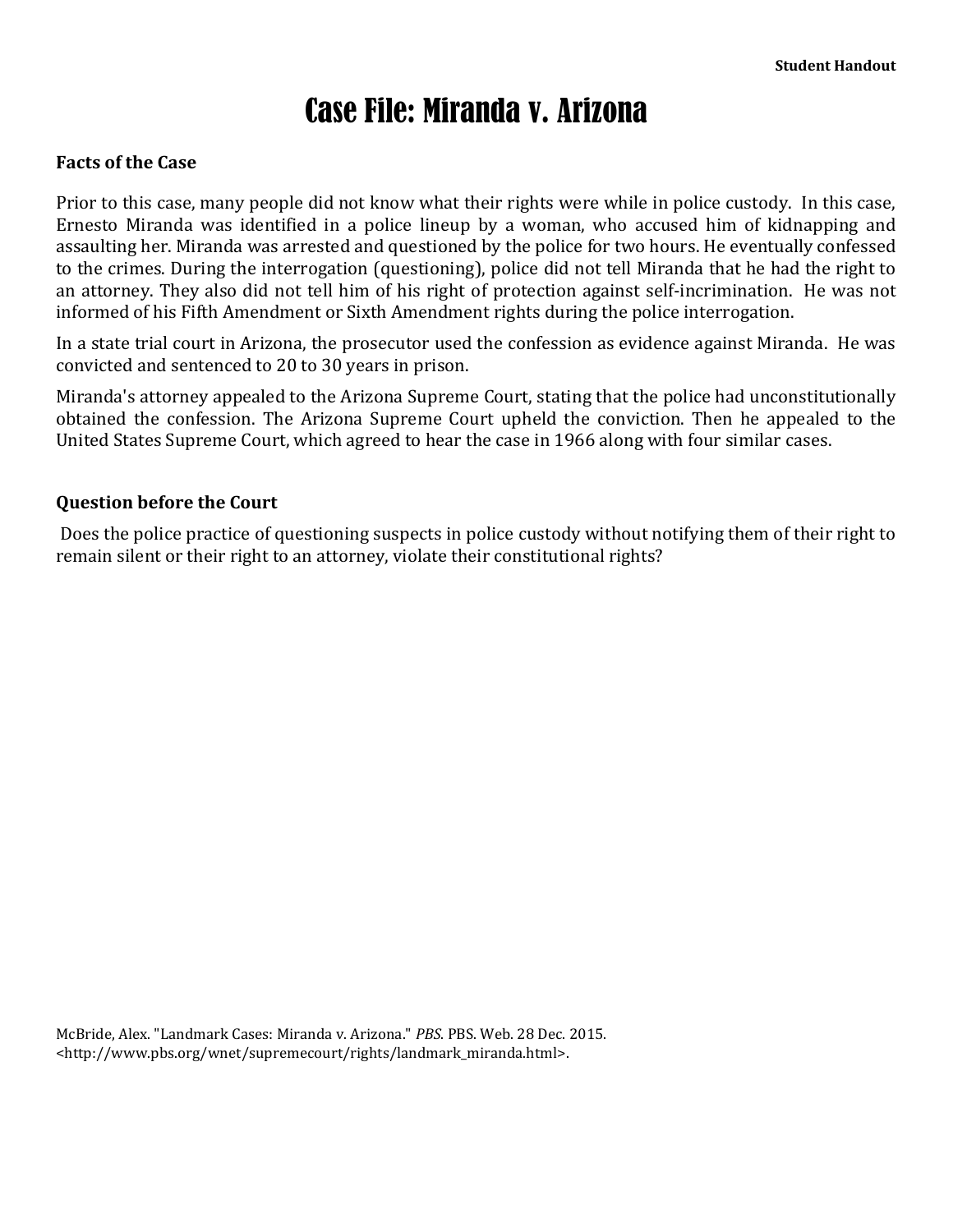# Case File: In re Gault

# **Facts of the Case**

Gerald Francis Gault, fifteen years old, was taken into custody for allegedly making an obscene phone call. He was arrested and taken to a Children's Detention Home in Arizona. He was not informed of the charges against him. His mother was not at home when he was arrested. She had to search to find her son in custody. Gault had been on probation for six months prior to this arrest for being in the company of a friend who had stolen a wallet from a woman's purse.

The following day, a petition was filed in juvenile court. During the hearing, no witnesses were sworn, no attorney was present for Gault, and the officer stated that the youth admitted to making the obscene remarks after he was questioned. Gault's parents had not been present during the questioning of their son.

At the time, adults charged in similar circumstances would have likely received a sentence of 60 days. Gault was sentenced to the State Industrial School until he was 21.

### **Question before the Court**

In this case, the Court considered whether the Due Process Clause of the 14th Amendment applies to juvenile delinquency proceedings. Were the procedures used to commit Gault in violation of the U.S. Constitution?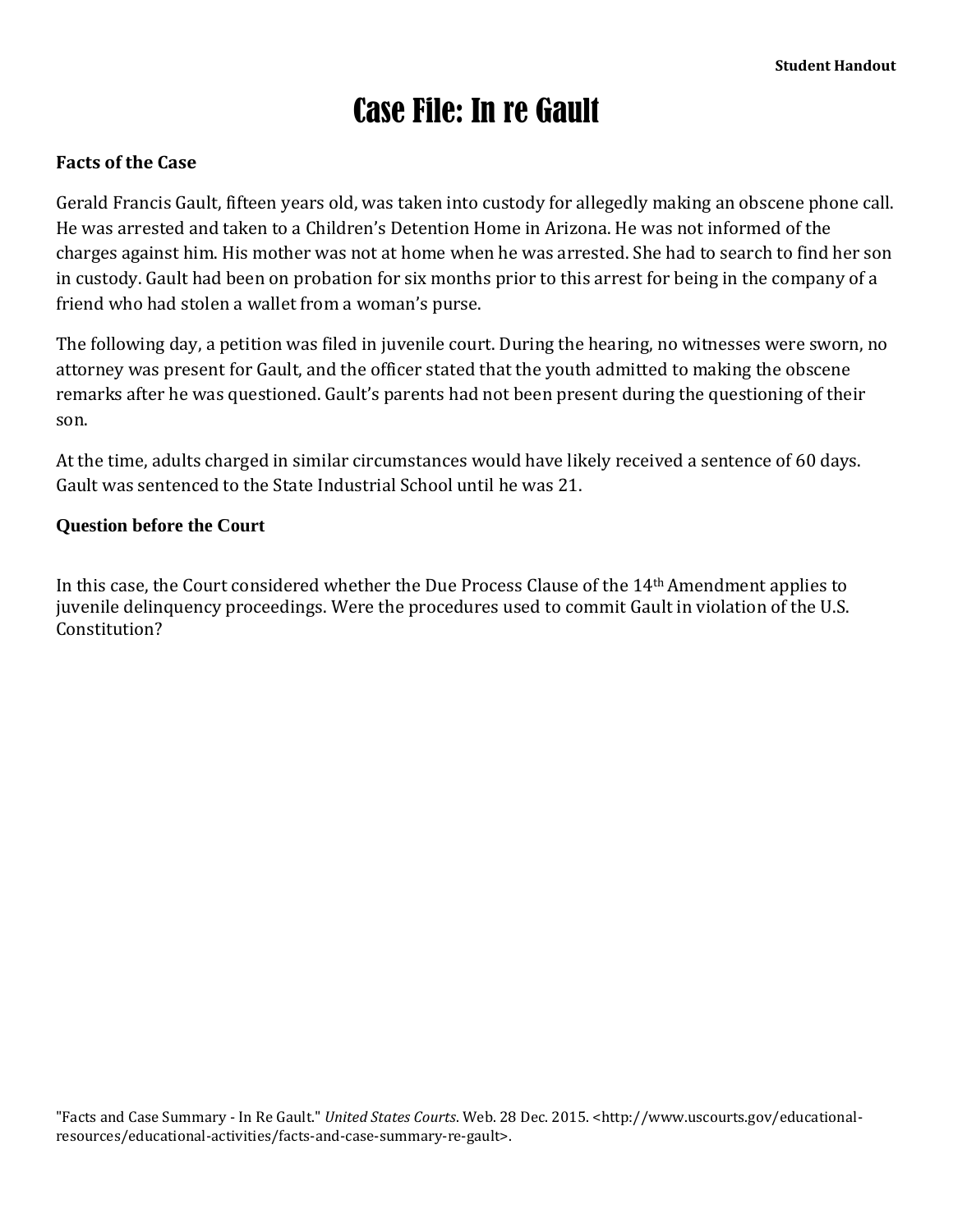# Case File: Tinker v. Des Moines Independent School District

# **Facts of the Case**

John Tinker, 15 years old, his sister Mary Beth Tinker, 13 years old, and Christopher Eckhardt, 16 years old, decided, with approval from their parents, to protest the Vietnam War by wearing black armbands to their schools in December. Upon learning of their intentions, and fearing that the armbands would create problems and cause disturbances on campus, a policy was developed to prohibit students from wearing armbands to schools. Students who wore armbands to school would be asked to remove them or face suspension. When the Tinkers and Eckhardt wore their armbands to school, they were asked to remove them. When they refused, they were suspended for several days. There were no disturbances or disruptions at school when they wore the armbands, but the principals were worried that they could cause problems.

# **Question before the Court**

Did the principals' rule against wearing armbands in public school violate the students' First Amendment freedom of speech protections?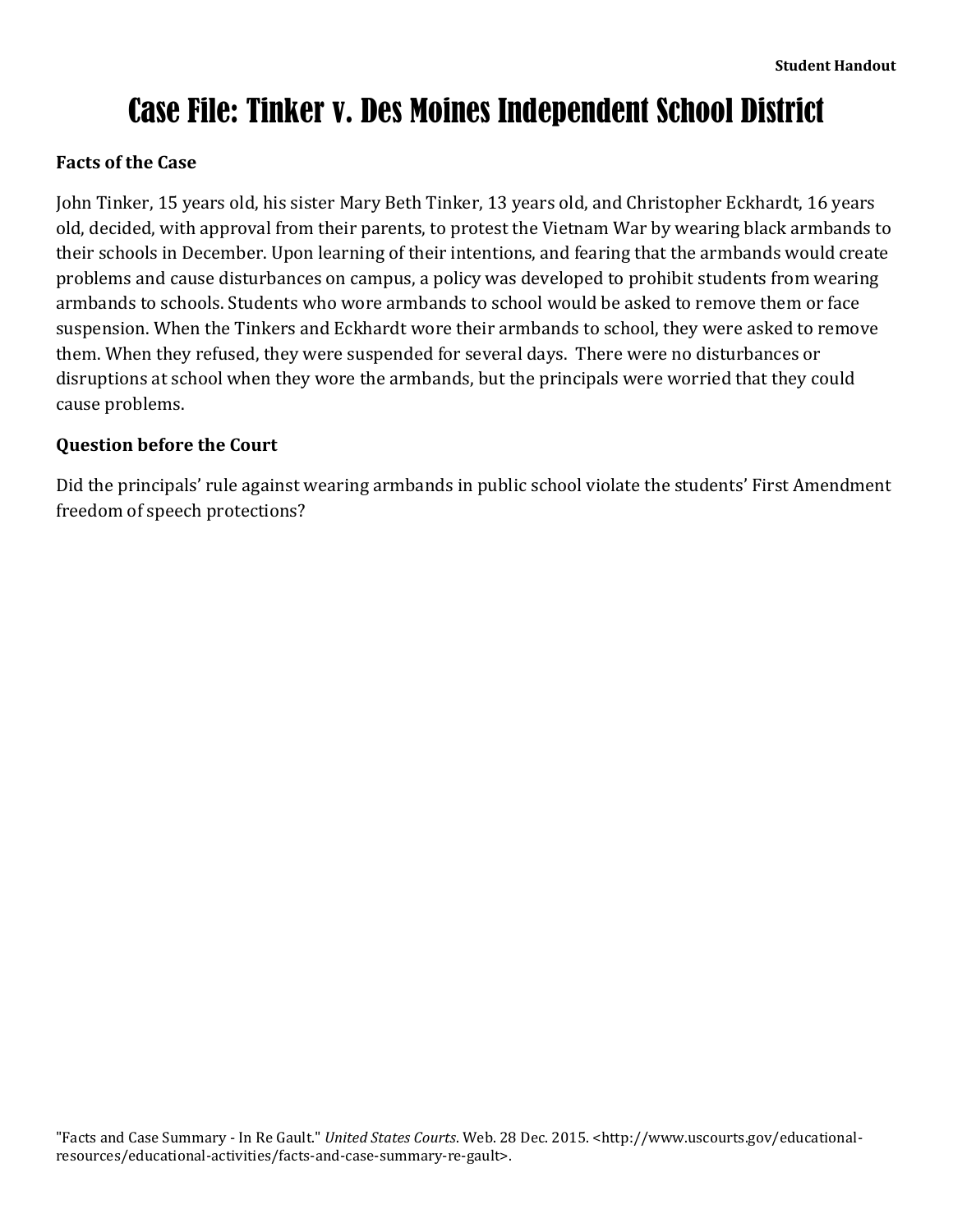# Case File: Hazelwood v. Kuhlmeier

# **Question Before the Court**

The Spectrum, a school-sponsored newspaper at Hazelwood East High School, was written and edited by students as part of a journalism class on campus. In May 1983, Robert E. Reynolds, the school principal, received the page proofs for the May 13 issue. The principal found two of the articles in the issue to be inappropriate, and ordered that the pages on which the articles appeared be removed from the publication. The articles dealt with teen pregnancy and the impact of divorce. Both articles also included interviews with students on campus. The principal was concerned that the pregnant girls might be identified by other students on campus and that the article addressed issues that were inappropriate for younger students. The principal was also concerned that the newspaper article did not seek comments from the parent of the student who was interviewed about divorce. Students challenged the principal's actions and brought the case to court.

# **Question Before the Court**

Did the principal's deletion of the articles violate the students' rights under the First Amendment?

"Facts and Case Summary - Hazelwood v. Kuhlmeier." *United States Courts*. Web. 17 Dec. 2015. <http://www.uscourts.gov/educational-resources/educational-activities/facts-and-case-summary-hazelwood-vkuhlmeier>.

"Hazelwood School District v. Kuhlmeier." *Oyez.* Chicago-Kent College of Law at Illinois Tech, n.d. Dec 17, 2015. <https://www.oyez.org/cases/1987/86-836>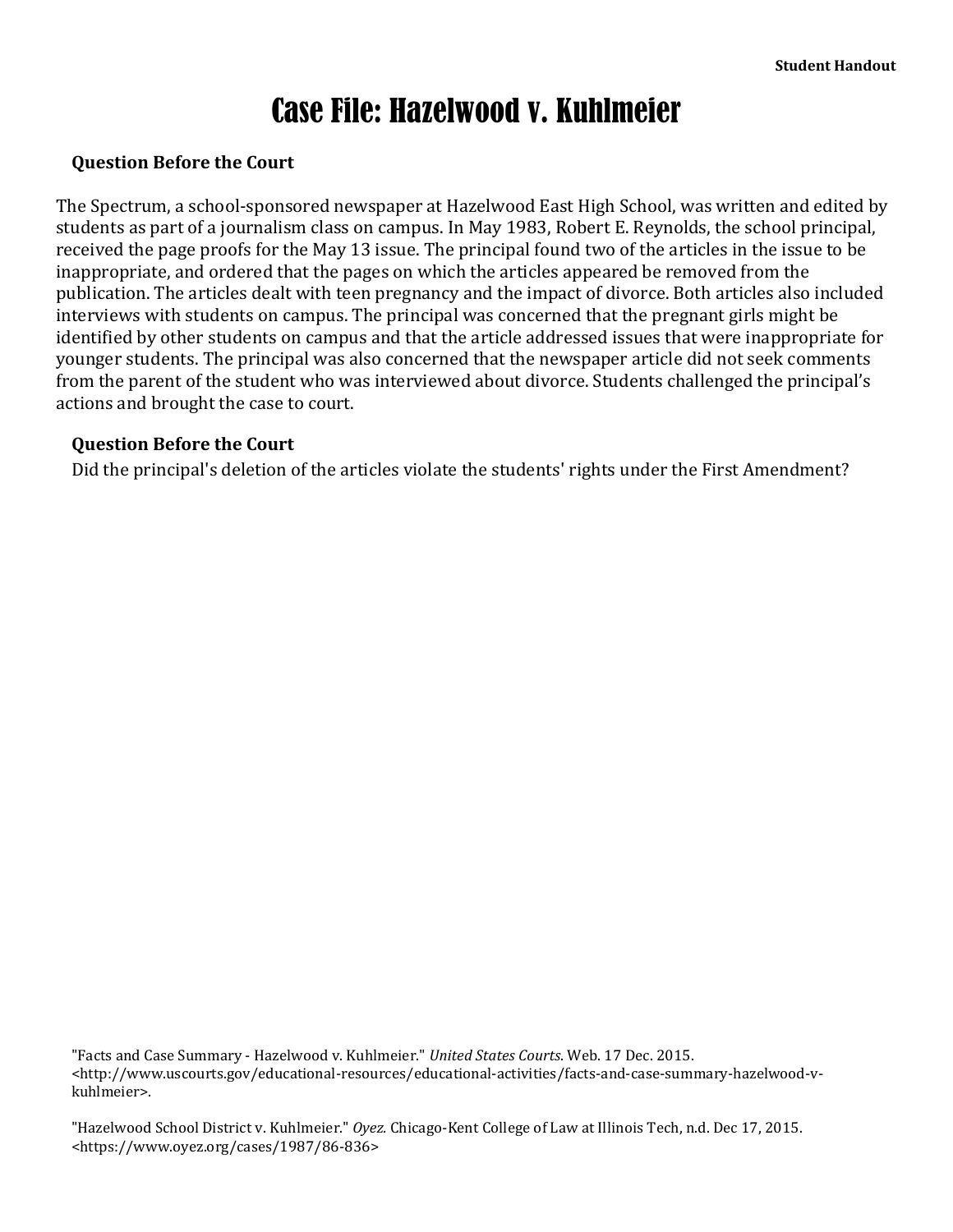# Case File: United States v. Nixon

### **Facts of the case**

Early in the morning of June 17, 1972, several individuals were arrested inside the office of the Democratic National Committee (DNC), located in the Watergate building in Washington, D.C. This was no ordinary robbery: Those arrested were connected to President Richard Nixon's (Republican) reelection campaign, and they had been caught while attempting to wiretap phones and steal secret documents.

A grand jury returned indictments against seven of President Nixon's closest aides in the Watergate affair. The special prosecutor appointed by Nixon and the defendants sought audio tapes of conversations recorded by Nixon in the Oval Office. Nixon asserted that he was immune from the subpoena claiming "executive privilege," which is the right to withhold information from other government branches to preserve confidential communications within the executive branch or to secure the national interest.

### **Question before the Court**

Based on the facts provided, is the President's right to safeguard certain information, using his "executive privilege" confidentiality power, protected from judicial review?

"United States v. Nixon." *Oyez.* Chicago-Kent College of Law at Illinois Tech, n.d. Dec 16, 2015. <https://www.oyez.org/cases/1973/73-1766>

"Watergate Scandal." History.com. A&E Television Networks. Web. 29 Dec. 2015. http://www.history.com/topics/watergatehttp://www.history.com/topics/watergate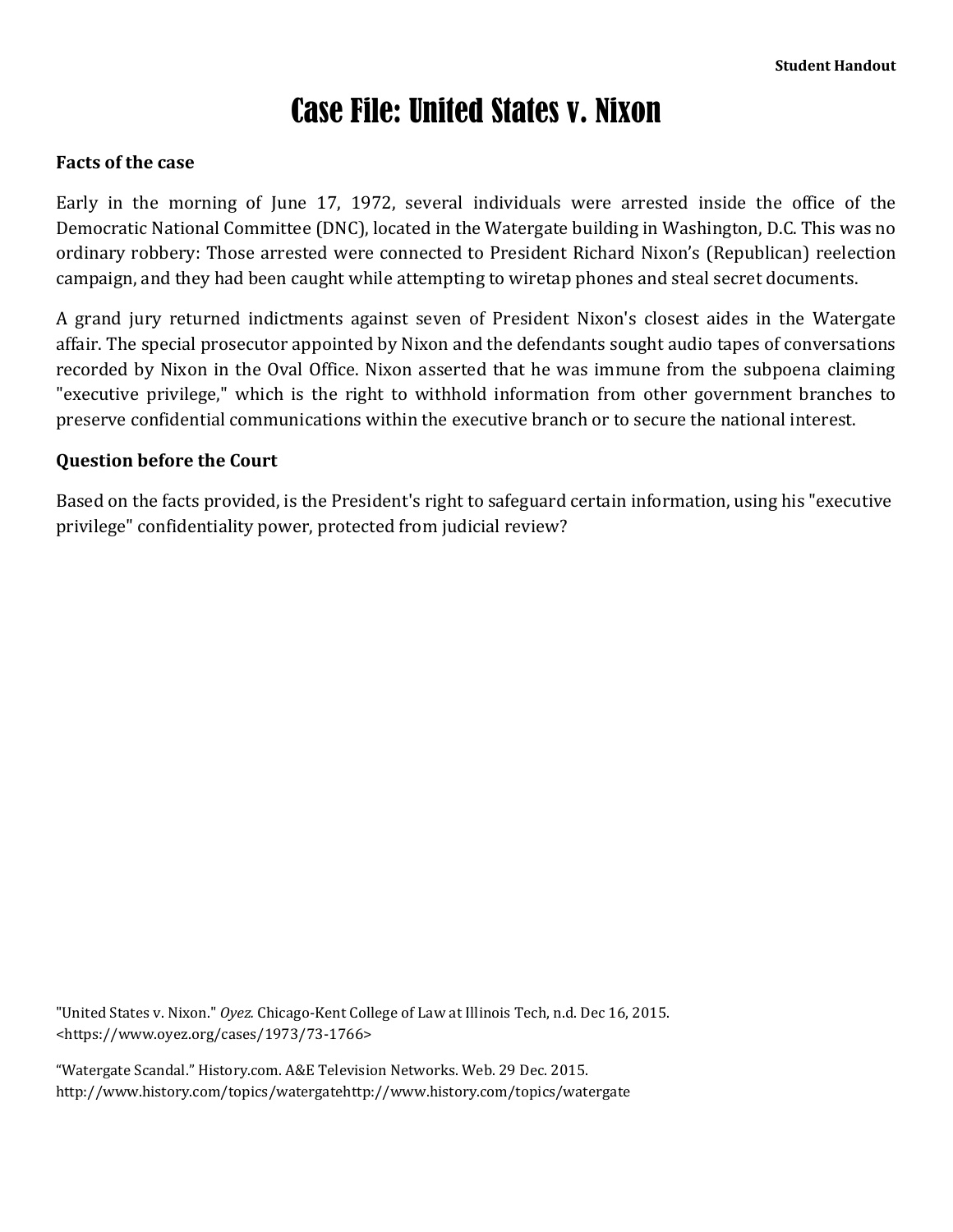# Case File: Bush v. Gore

### **Facts of the Case**

The results of the 2000 Presidential election (November 7, 2000) between Texas Governor George W. Bush and Vice President were so close in Florida that state law (statute 102.141 (7)) called for an automatic machine recount of ballots. After the automatic machine recount, the results were even closer with Vice President Gore losing by a very small margin. Vice President Gore then sought manual recounts in Volusia, Palm Beach, Broward, and Miami-Dade Counties under Florida Law (102.166).

Florida law (FS 102.11) also establishes a date for submitting the certified election results to the Secretary of State, which was November 14, 2000. Counties required to conduct a manual recount were unable to meet this deadline.

Because there were different interpretations as to when a county should order a manual recount and also a dispute over the deadline for the Secretary of State to certify the election results, the dispute was brought before Florida Supreme Court.

All seven justices agreed that a manual recount should occur if there was a difference between the votes the machine counted and the votes actually cast that were not electronically recorded because of how the ballot was marked or punched ("undervotes"). Each county where the votes were challenged were to be recounted by hand and the Secretary of State could not certify the election until the recounts had been completed *or* by November 26th. Even with the extended deadline, many counties could not complete the recount in time and some counties, like Miami-Dade, stopped counting.

On December 8, 2000, the Florida Supreme Court ordered that manual recounts of ballots were required in all Florida counties where "undervotes" had not been recounted by hand and recounts should begin at once. The court explained that there could be no question that there were uncounted "legal votes" meaning those in which there was a clear indication of the voter's intent-sufficient to place the results of the election in doubt.

The next day, the United States Supreme Court stopped the manual recounts in Florida and held oral argument on December 11, 2000.

### **Questions before the Court**

Did the Florida Supreme Court exceed its authority by ordering a state-wide manual recount?

And, would such a recount be constitutional?

"Bush v. Gore." *Oyez.* Chicago-Kent College of Law at Illinois Tech, n.d. Dec 16, 2015. <https://www.oyez.org/cases/2000/00-949>

McBride, Alex. "Landmark Cases: Bush v. Gore." *PBS*. PBS, 1 Dec. 2006. Web. 17 Dec. 2015. <http://www.pbs.org/wnet/supremecourt/future/landmark\_bush.html>.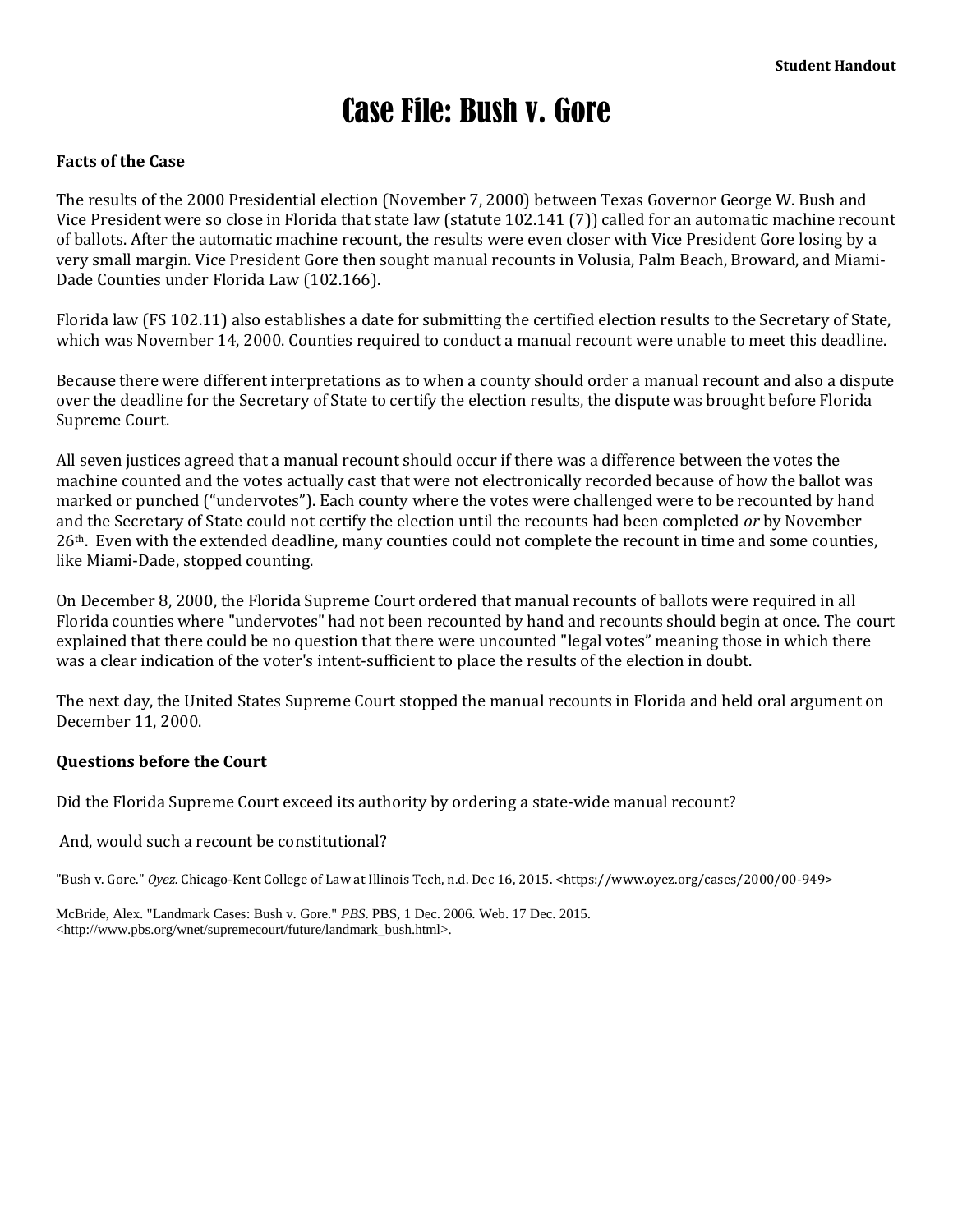# Case File: District of Columbia v. Heller

# **Facts of the Case**

The District of Columbia passed the Firearms Control Regulations Act of 1975. This law made it a crime to carry an unlicensed handgun, and limited the distribution of licensed handguns mainly to police and security officers. It also required that all legal firearms must be kept unloaded and disassembled or trigger locked.

In 2003, a group of private gun-owners, including Mr. Richard Heller, brought suit claiming that certain parts of the Firearms Control Regulation Act violated the Second Amendment of the United States Constitution.

The federal trial court in Washington D.C. held that the Second Amendment applies only to militias, such as the National Guard, and not to private gun ownership based on precedent from a 1939 U.S. Supreme Court Case called U.S. v. Miller. The U.S. Court of Appeals for the District of Columbia Circuit disagreed, voting two to one that the Second Amendment does in fact protect private gun owners.

# **Question before the Court**

Does the D.C. Code violate the Second Amendment rights of individuals not affiliated with service in a militia who wish to keep handguns and other firearms for private use in their homes?

"District of Columbia v. Heller." Oyez. Chicago-Kent College of Law at Illinois Tech, n.d. Dec 17, 2015. <https://www.oyez.org/cases/2007/07-290>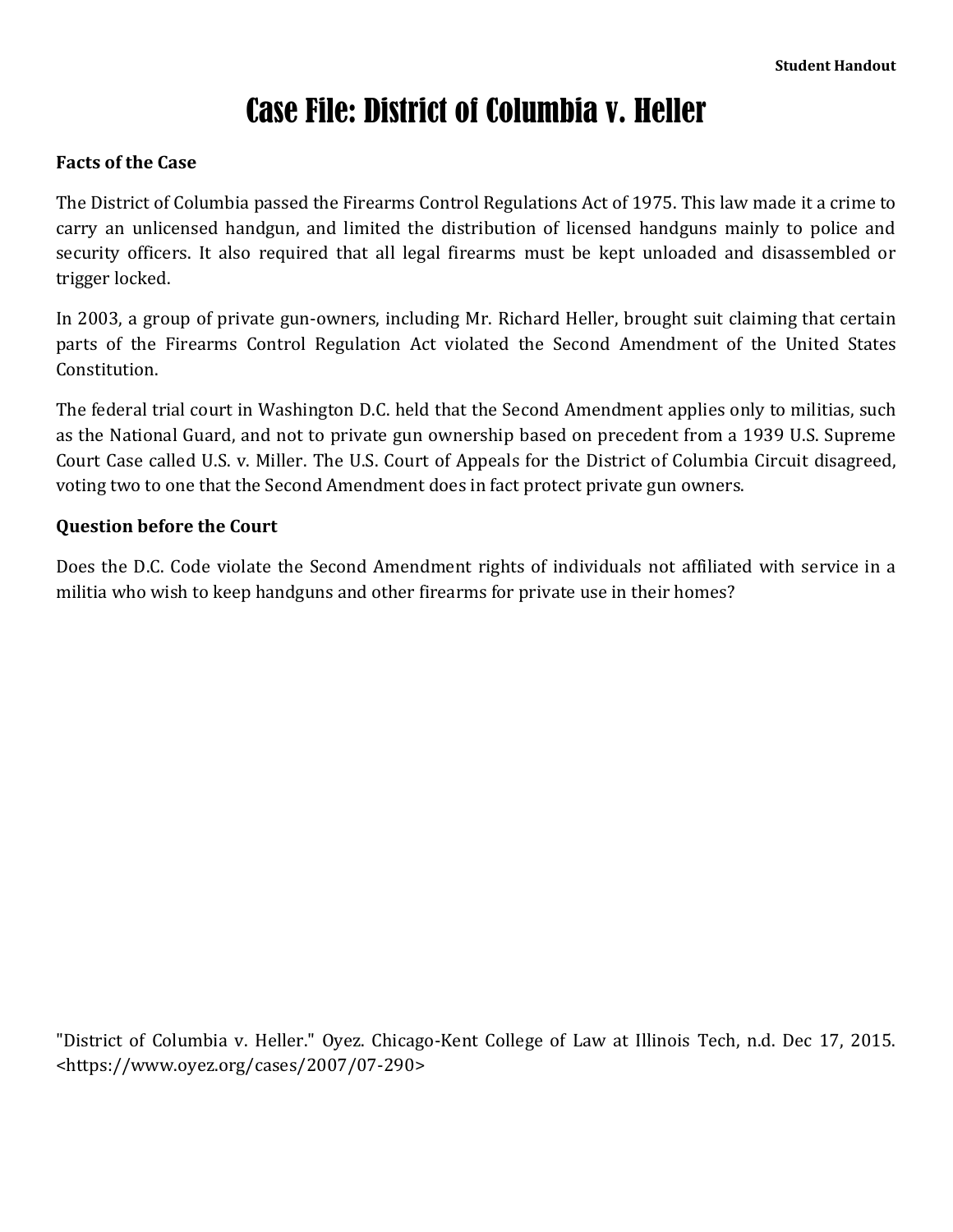# Bill of Rights

# And the 14th Amendment to the U.S. Constitution

# **Amendment I**

Congress shall make no law respecting an establishment of religion, or prohibiting the free exercise thereof; or abridging the freedom of speech, or of the press; or the right of the people peaceably to assemble, and to petition the Government for a redress of grievances.

# **Amendment II**

A well regulated Militia, being necessary to the security of a free State, the right of the people to keep and bear Arms, shall not be infringed.

# **Amendment III**

No Soldier shall, in time of peace be quartered in any house, without the consent of the Owner, nor in time of war, but in a manner to be prescribed by law.

# **Amendment IV**

The right of the people to be secure in their persons, houses, papers, and effects, against unreasonable searches and seizures, shall not be violated, and no Warrants shall issue, but upon probable cause, supported by Oath or affirmation, and particularly describing the place to be searched, and the persons or things to be seized.

# **Amendment V**

No person shall be held to answer for a capital, or otherwise infamous crime, unless on a presentment or indictment of a Grand Jury, except in cases arising in the land or naval forces, or in the Militia, when in actual service in time of War or public danger; nor shall any person be subject for the same offence to be twice put in jeopardy of life or limb; nor shall be compelled in any criminal case to be a witness against himself, nor be deprived of life, liberty, or property, without due process of law; nor shall private property be taken for public use, without just compensation.

# **Amendment VI**

In all criminal prosecutions, the accused shall enjoy the right to a speedy and public trial, by an impartial jury of the State and district wherein the crime shall have been committed, which district shall have been previously ascertained by law, and to be informed of the nature and cause of the accusation; to be confronted with the witnesses against him; to have compulsory process for obtaining witnesses in his favor, and to have the Assistance of Counsel for his defence.

# **Amendment VII**

In Suits at common law, where the value in controversy shall exceed twenty dollars, the right of trial by jury shall be preserved, and no fact tried by a jury, shall be otherwise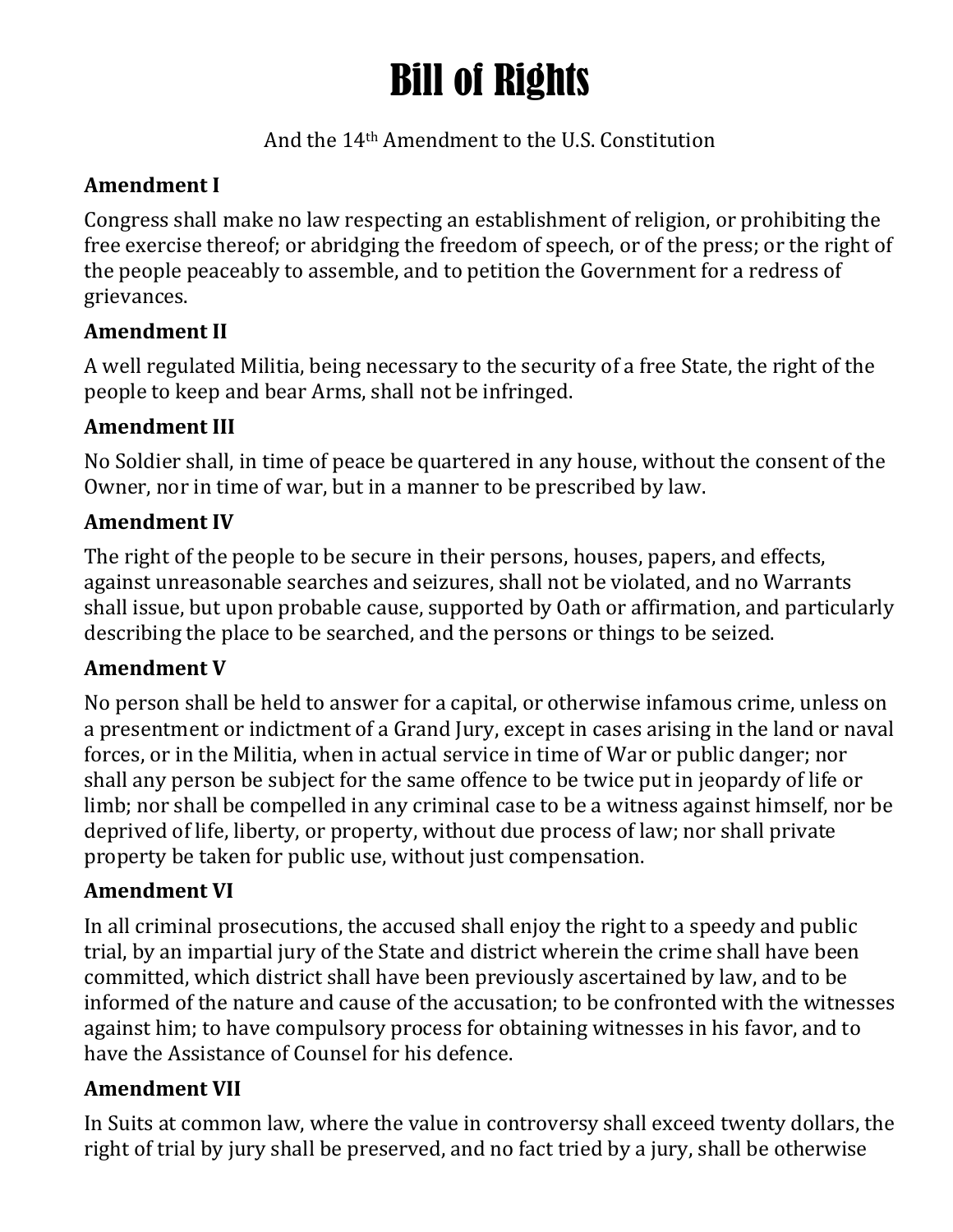re-examined in any Court of the United States, than according to the rules of the common law.

# **Amendment VIII**

Excessive bail shall not be required, nor excessive fines imposed, nor cruel and unusual punishments inflicted.

# **Amendment IX**

The enumeration in the Constitution, of certain rights, shall not be construed to deny or disparage others retained by the people.

# **Amendment X**

The powers not delegated to the United States by the Constitution, nor prohibited by it to the States, are reserved to the States respectively, or to the people.

**\_\_\_\_\_\_\_\_\_\_\_\_\_\_\_\_\_\_\_\_\_\_\_\_\_\_\_\_\_\_\_\_\_\_\_\_\_\_\_\_\_\_\_\_\_\_\_\_\_\_\_\_\_\_\_\_\_\_\_\_\_\_\_\_\_\_\_\_\_\_\_\_\_\_\_\_\_\_\_\_\_\_\_\_\_\_\_\_\_\_\_\_\_\_\_\_\_\_\_\_**

# **Amendment XIV**

Section 1.

All persons born or naturalized in the United States, and subject to the jurisdiction thereof, are citizens of the United States and of the State wherein they reside. No State shall make or enforce any law which shall abridge the privileges or immunities of citizens of the United States; nor shall any State deprive any person of life, liberty, or property, without due process of law; nor deny to any person within its jurisdiction the equal protection of the laws.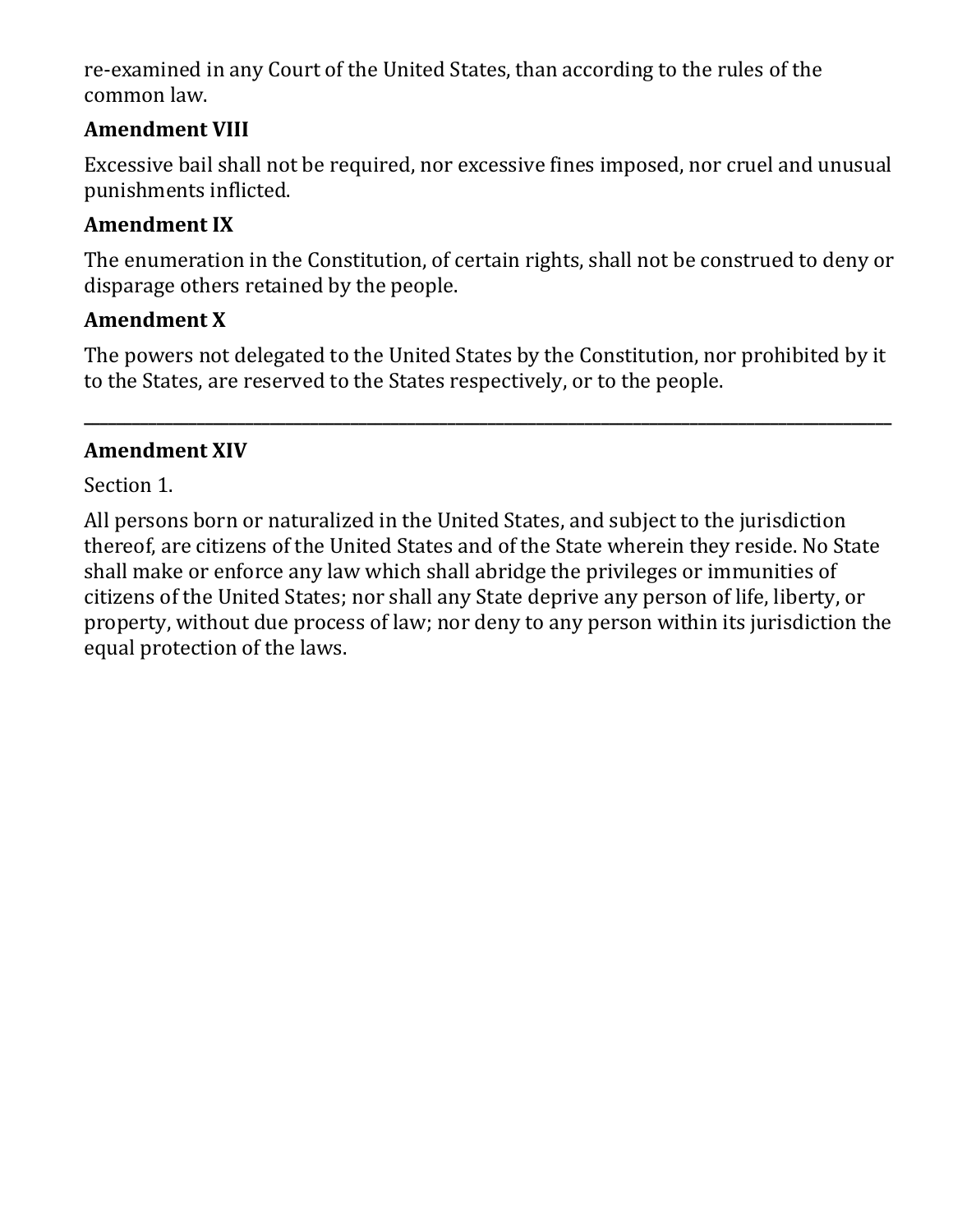# Case Files

# Teacher Information

Includes:

- Facts of the case
- Question before the court
- Case outcomes
- Additional resources for teaching the cases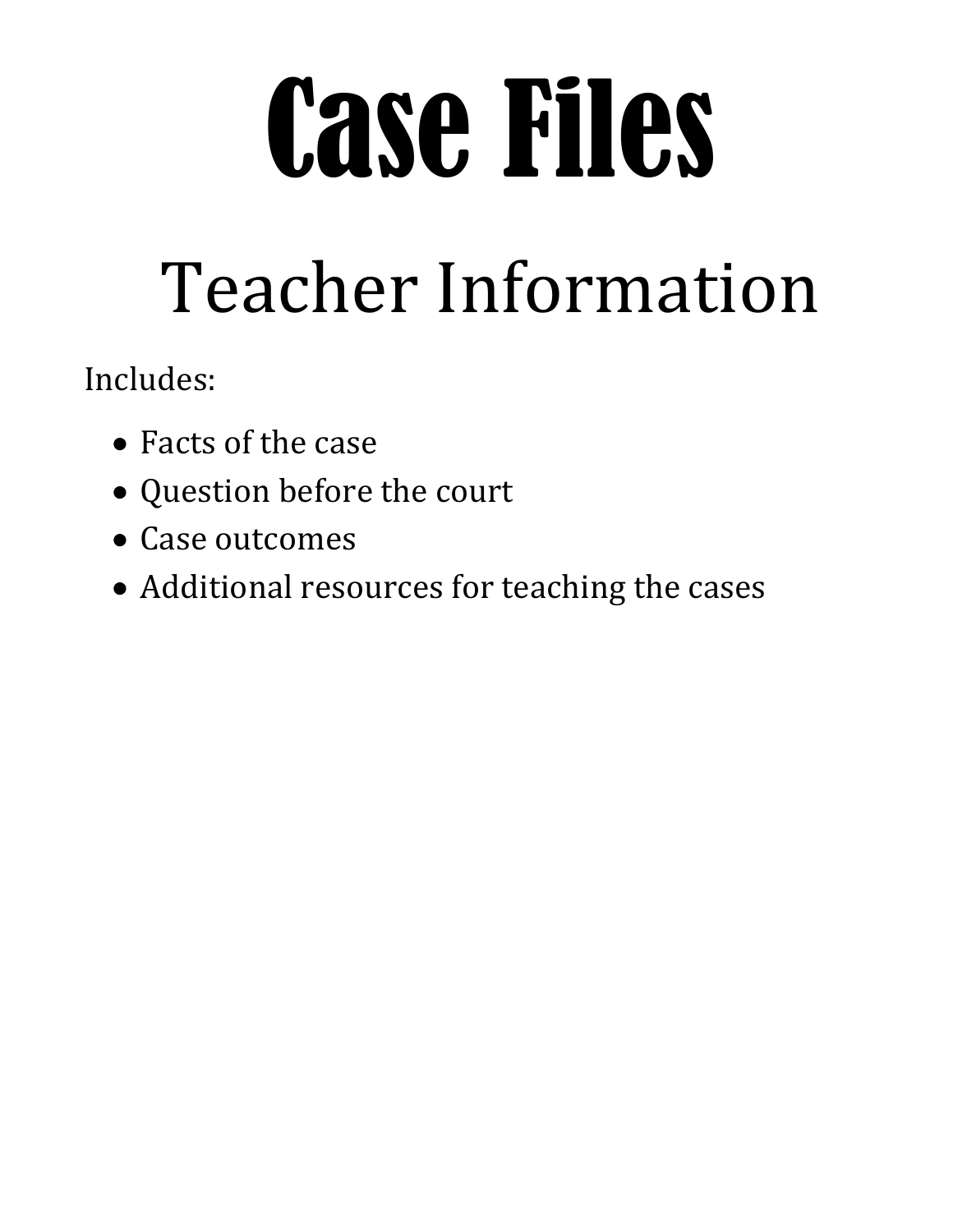# Case File: Marbury v. Madison

### **Facts of the Case**

Thomas Jefferson, a member of the Republican Party, won the election of 1800. Outgoing President John Adams, a member of the Federalist party, proceeded to rapidly appoint 58 members of his own party to fill government posts created by Congress.

It was the responsibility of the Secretary of State, John Marshall, to "deliver the commissions," finish the paperwork, and give it to each of the newly appointed judges. Although Marshall signed and sealed all of the commissions, he failed to deliver 17 of them to the respective appointees. Marshall assumed that his successor would finish the job, but some of the commissions were left undelivered.

William Marbury, whom Adams had appointed as justice of the peace of the District of Columbia, was one of these last-minute appointees who did not receive his commission. Marbury sued James Madison, the new Secretary of State, and asked the Supreme Court of the United States to issue a court order that requires an official to perform or refrain from performing a certain duty. In this case, the order would have required Madison to deliver the commission.

Marbury took his case directly to the United States Supreme Court to gain his appointment. He wanted the Supreme Court to issue an order forcing the new Secretary of State, James Madison, to give Marbury his Commission because the Judiciary Act gave the U.S. Supreme Court original jurisdiction (the power to make legal decisions) to issue such an order. However, the Judiciary Act was in direct conflict with Article III, Section 2 of the U.S. Constitution that gives the Supreme Court original jurisdiction in specific cases only.

### **Questions before the Court**

Does Marbury have a right to the Commission? &

Did Marbury have a right to take the case to the United States Supreme Court?

### **Decision**

Marbury does have the right to the commission. On the second issue, the justices held, through Marshall's forceful argument, that on the last issue the Constitution was "the fundamental and paramount law of the nation" and that "an act of the legislature repugnant to the constitution is void." In other words, when the Constitution--the nation's highest law--conflicts with an act of the legislature, that act is invalid. This case establishes the Supreme Court's power of judicial review.

"Marbury v. Madison." Oyez. Chicago-Kent College of Law at Illinois Tech, n.d. Dec 29, 2015. <https://www.oyez.org/cases/1789-1850/5us137>

### **Additional Resources for Teaching Marbury v. Madison**

<http://www.history.com/topics/marbury-v-madison>

Mini-lesson:<https://www.icivics.org/teachers/lesson-plans/marbury-v-madison-1803>

<http://www.ourdocuments.gov/doc.php?flash=true&doc=19>

[http://www.pbs.org/wnet/supremecourt/democracy/landmark\\_marbury.html](http://www.pbs.org/wnet/supremecourt/democracy/landmark_marbury.html)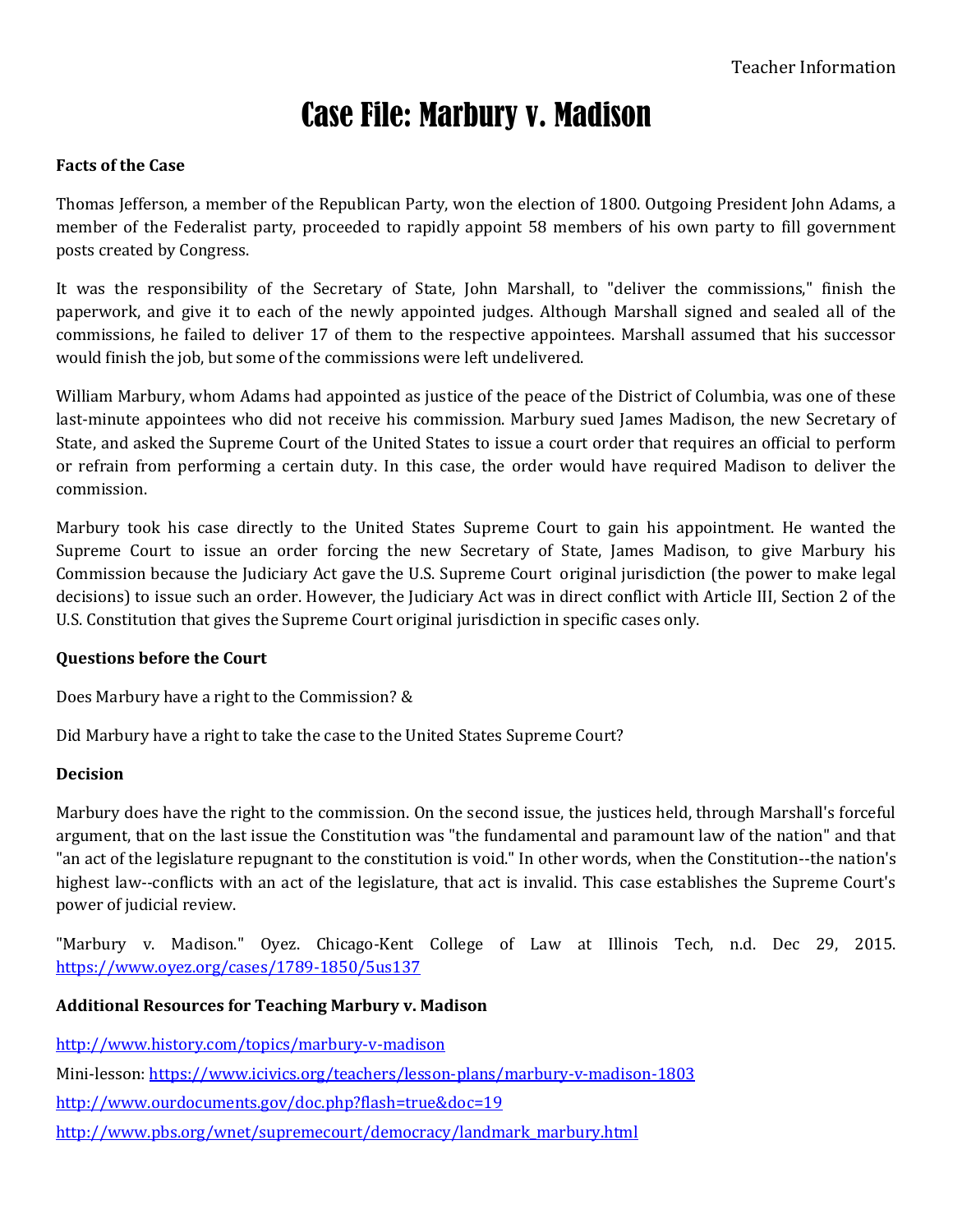# Case File: Plessy v. Ferguson

# **Facts of the Case**

In 1890, Louisiana passed a statute called the Separate Car Act declaring that all rail companies carrying passengers in Louisiana must provide separate but equal accommodations for white and non-white passengers. The penalty for sitting in the wrong compartment was a fine of \$25 or 20 days in jail. A group of black citizens joined forces with the East Louisiana Railroad Company to fight the Act.

In 1892, Homer Plessy, who was one-eighth black, purchased a first-class ticket and sat in the whitedesignated railroad car. Plessy was arrested for violating the Separate Car Act and argued in court that the Act violated the Fourteenth Amendments to the Constitution. After losing twice in the lower courts, Plessy took his case to the U.S. Supreme Court.

### **Question before the Court**

Is Louisiana's law requiring racial segregation on its trains unconstitutional?

### **Decision**

No, the state law in 1890was within constitutional boundaries. The majority, in an opinion authored by Justice Henry Billings Brown, upheld state-imposed racial segregation. The justices based their decision on the separate-but-equal doctrine, that separate facilities for blacks and whites satisfied the Fourteenth Amendment so long as they were equal. (The phrase, "separate but equal" was not part of the opinion.) Justice Brown conceded that the 14th amendment intended to establish absolute equality for the races before the law. But Brown noted that "in the nature of things it could not have been intended to abolish distinctions based upon color, or to enforce social, as distinguished from political equality, or a commingling of the two races unsatisfactory to either." In short, segregation does not in itself constitute unlawful discrimination.

Note: See Brown v. Board of Education; decision in Plessy was overturned by Brown v. Board of Ed.

"Landmark Cases of the U.S. Supreme Court." Plessy v. Ferguson. Street Law, Inc. and The Supreme Court Historical Society. Web. 16 Dec. 2015[. http://www.streetlaw.org/en/landmark/cases/plessy\\_v\\_ferguson](http://www.streetlaw.org/en/landmark/cases/plessy_v_ferguson)

"Plessy v. Ferguson." Oyez. Chicago-Kent College of Law at Illinois Tech, n.d. Dec 29, 2015. [https://www.oyez.org/cases/1850-](https://www.oyez.org/cases/1850-1900/163us537) [1900/163us537](https://www.oyez.org/cases/1850-1900/163us537)

# **Additional Resources for Teaching Plessy v. Ferguson**

Lesson: [https://www.gilderlehrman.org/history-by-era/civil-rights-movement/resources/plessy-v](https://www.gilderlehrman.org/history-by-era/civil-rights-movement/resources/plessy-v-ferguson)[ferguson](https://www.gilderlehrman.org/history-by-era/civil-rights-movement/resources/plessy-v-ferguson)

<http://www.history.com/topics/black-history/plessy-v-ferguson>

Mini-lesson: [https://www.icivics.org/teachers/lesson-plans/plessy-v-ferguson-1896](mini-lesson:%20https://www.icivics.org/teachers/lesson-plans/plessy-v-ferguson-1896)

[http://www.law.cornell.edu/supct/html/historics/USSC\\_CR\\_0163\\_0537\\_ZS.html](http://www.law.cornell.edu/supct/html/historics/USSC_CR_0163_0537_ZS.html)

Video:<http://www.pbslearningmedia.org/resource/bf09.socst.us.const.plessy/plessy-v-ferguson/>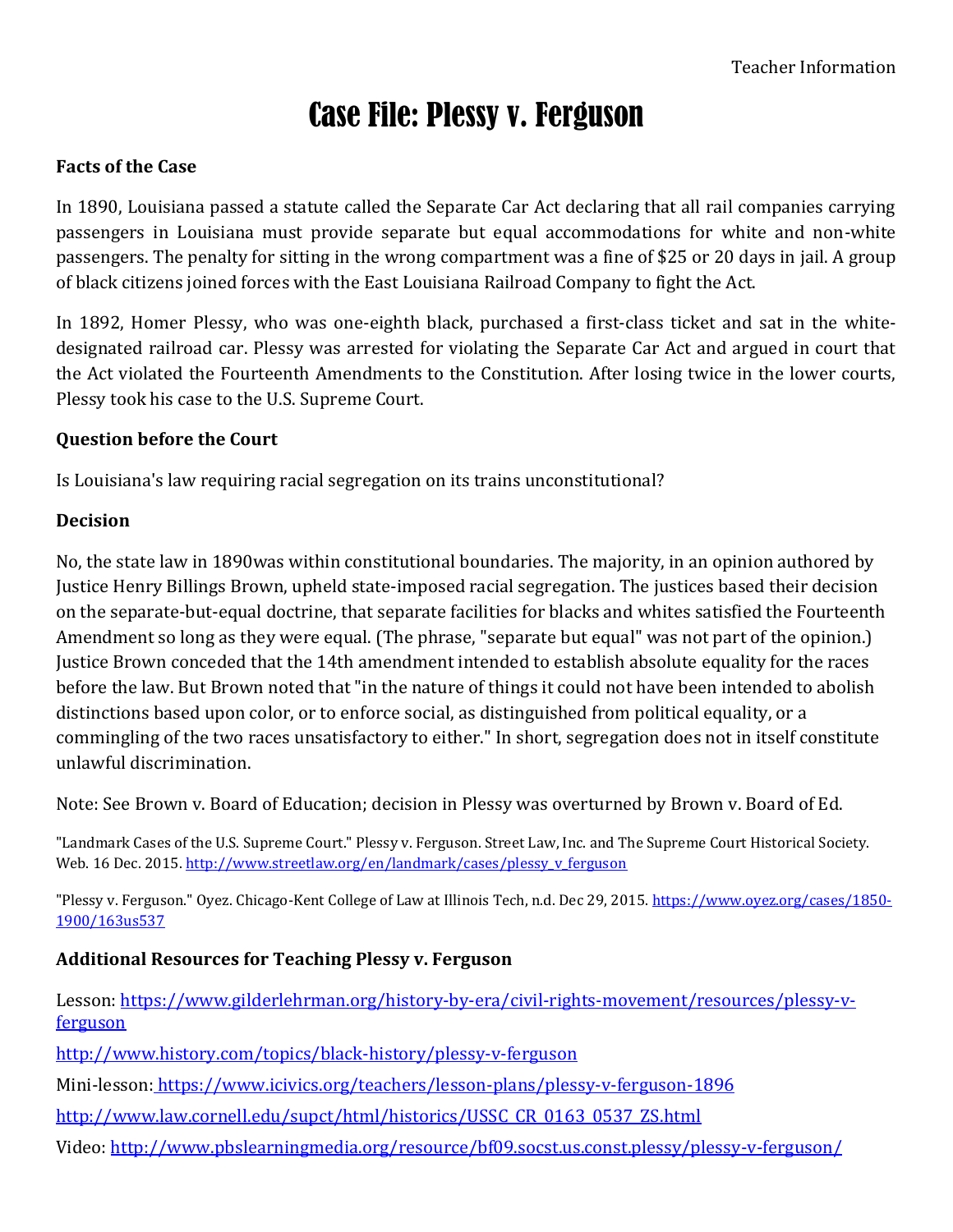# Case File: Brown v. Board of Education

# **Facts of the Case**

In Topeka, Kansas in the 1950s, schools were segregated by race. Each day, Linda Brown and her sister had to walk through a dangerous railroad switchyard to get to the bus stop for the ride to their all-black elementary school. There was a school closer to the Brown's house, but it was only for white students. Linda Brown and her family believed that the segregated school system violated the Fourteenth Amendment and took their case to court. Federal district court decided that segregation in public education was harmful to black children, but because all-black schools and all-white schools had similar buildings, transportation, curricula, and teachers, the segregation was legal. The Browns appealed their case to the U.S. Supreme Court stating that even if the facilities were similar, segregated schools could never be equal to one another.

# **Question before the Court**

Does the segregation of children in public schools solely on the basis of race deprive the minority children of the equal protection of the laws guaranteed by the 14th Amendment?

# **Decision**

Yes. The long-held doctrine that separate facilities were permissible provided they were equal was rejected. Separate but equal is inherently unequal in the context of public education. Racial segregation in public education has a detrimental effect on minority children because it is interpreted as a sign of inferiority.

"Brown v. Board of Education of Topeka (1)." Oyez. Chicago-Kent College of Law at Illinois Tech, n.d. Dec 29, 2015. <https://www.oyez.org/cases/1940-1955/347us483>

"Landmark Cases of the U.S. Supreme Court." Brown v. Board of Education. Street Law, Inc. and The Supreme Court Historical Society. Web. 16 Dec. 2015. http://www.streetlaw.org/en/landmark/cases/brown\_v\_board\_of\_education

# **Additional Resources for Teaching Brown v. Board of Education**

Game:<https://www.icivics.org/games/argument-wars> Mini-lesson:<https://www.icivics.org/teachers/lesson-plans/brown-v-board-education-1954> [http://www.pbs.org/newshour/extra/2014/04/60th-anniversary-of-brown-v-board-of-education](http://www.pbs.org/newshour/extra/2014/04/60th-anniversary-of-brown-v-board-of-education-resources/)[resources/](http://www.pbs.org/newshour/extra/2014/04/60th-anniversary-of-brown-v-board-of-education-resources/) [http://www.pbs.org/wnet/supremecourt/rights/landmark\\_brown.html](http://www.pbs.org/wnet/supremecourt/rights/landmark_brown.html)

<http://www.tolerance.org/toolkit/brown-v-board-general-discussion-questions>

[http://www.uscourts.gov/educational-resources/educational-activities/history-brown-v-board](http://www.uscourts.gov/educational-resources/educational-activities/history-brown-v-board-education-re-enactment)[education-re-enactment](http://www.uscourts.gov/educational-resources/educational-activities/history-brown-v-board-education-re-enactment)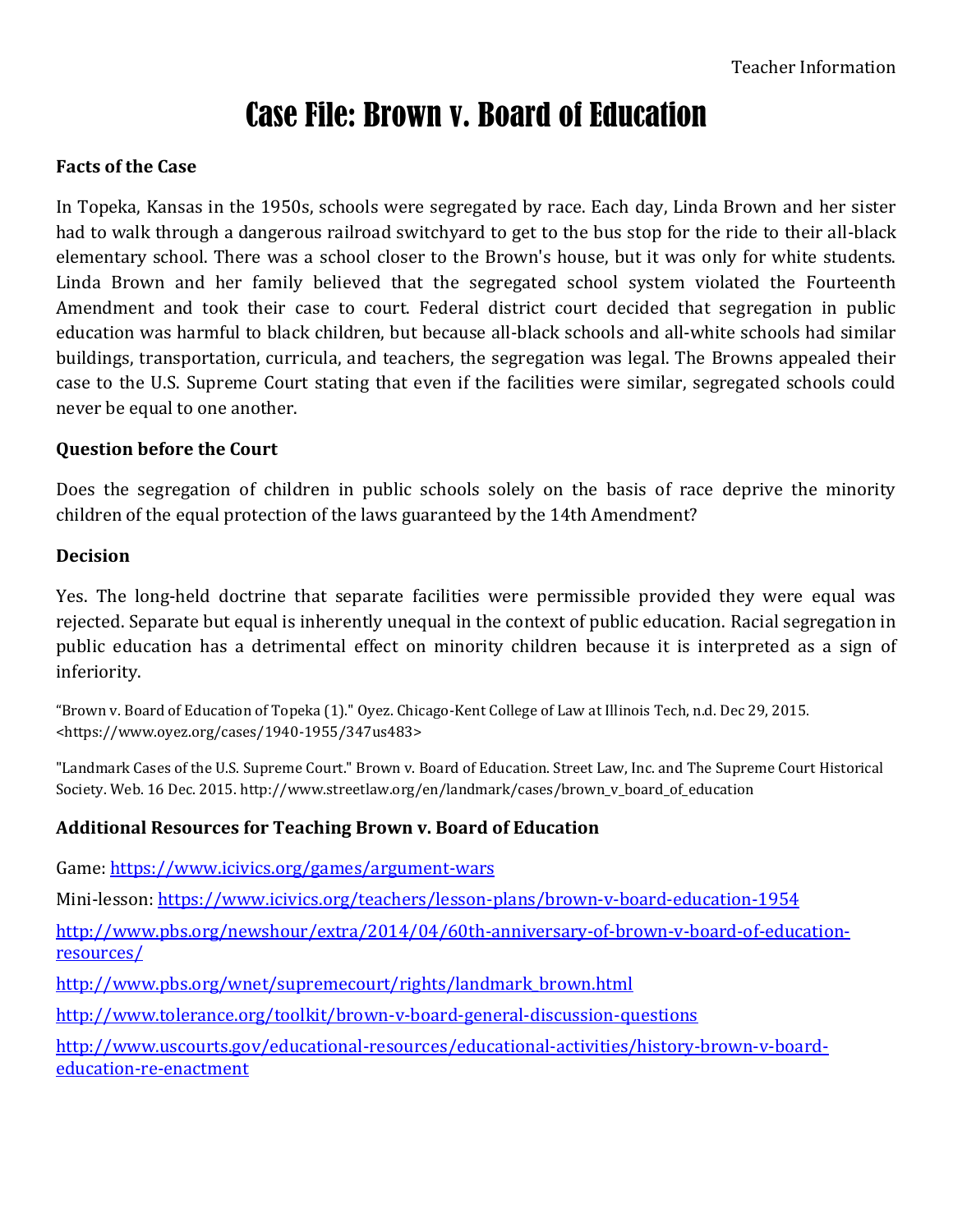# Case File: Gideon v. Wainwright

### **Facts of the Case**

After being arrested in Panama City, Florida in 1961 and accused of breaking and entering a pool hall and stealing money from vending machines, Mr. Gideon was charged with a felony. In trial court, Mr. Gideon appeared without funds for an attorney and asked the judge to appoint a lawyer to represent him as he could not afford one. The judge said he could not appoint an attorney because Florida law only allowed for the appointment of free legal counsel to persons charged with crimes that could lead to the death penalty.

"The COURT: Mr. Gideon, I am sorry, but I cannot appoint Counsel to represent you in this case. Under the laws of the State of Florida, the only time the Court can appoint Counsel to represent a Defendant is when that person is charged with a capital offense. I am sorry, but I will have to deny your request to appoint Counsel to defend you in this case."

Mr. Gideon represented himself in the trial court and was found guilty. He was sentenced to five years in a Florida state prison.

Mr. Gideon studied law in the prison library and then filed a *writ of habeas corpus* (a legal petition requesting release from unjust imprisonment and to be brought before a judge) to the Florida Supreme Court. He claimed that his conviction was unconstitutional under the US Constitution (Sixth Amendment) because he did not have assistance of legal counsel in his defense. The Florida Supreme Court denied all relief without an opinion.

Mr. Gideon then wrote a handwritten note to the US Supreme Court and they agreed to hear his case.

### **Question before the Court**

Did the state court's failure to appoint counsel for Gideon violate his right to a fair trial and due process of law as protected by the Sixth and Fourteenth Amendments?

### **Decision**

Yes. Justice Hugo L. Black delivered the opinion of the 9-0 majority. The Supreme Court held that the framers of the Constitution placed a high value on the right of the accused to have the means to put up a proper defense, and the state as well as federal courts must respect that right. The Court held that it was consistent with the Constitution to require state courts to appoint attorneys for criminal defendants who could not afford to retain counsel on their own.

"Gideon v. Wainwright." Oyez. Chicago-Kent College of Law at Illinois Tech, n.d. Dec 29, 2015. [https://www.oyez.org/cases/1962/155\\*](https://www.oyez.org/cases/1962/155)

\*Includes audio of the oral argument

McBride, Alex. "Landmark Cases: Gideon v. Wainwright." PBS. PBS, 2005. Web. 28 Dec. 2015. [http://www.pbs.org/wnet/supremecourt/rights/landmark\\_gideon.html](http://www.pbs.org/wnet/supremecourt/rights/landmark_gideon.html) 

### **Additional Resources for Teaching Gideon v. Wainwright**

Game:<https://www.icivics.org/games/argument-wars>

Mini-lesson[: https://www.icivics.org/teachers/lesson-plans/gideon-v-wainwright-1963](https://www.icivics.org/teachers/lesson-plans/gideon-v-wainwright-1963)

Video:<http://www.pbslearningmedia.org/resource/bf09.socst.us.const.gideon/gideon-v-wainwright/>

<https://www.texasbar.com/civics/High%20School%20cases/gideon-v-wainwright.html>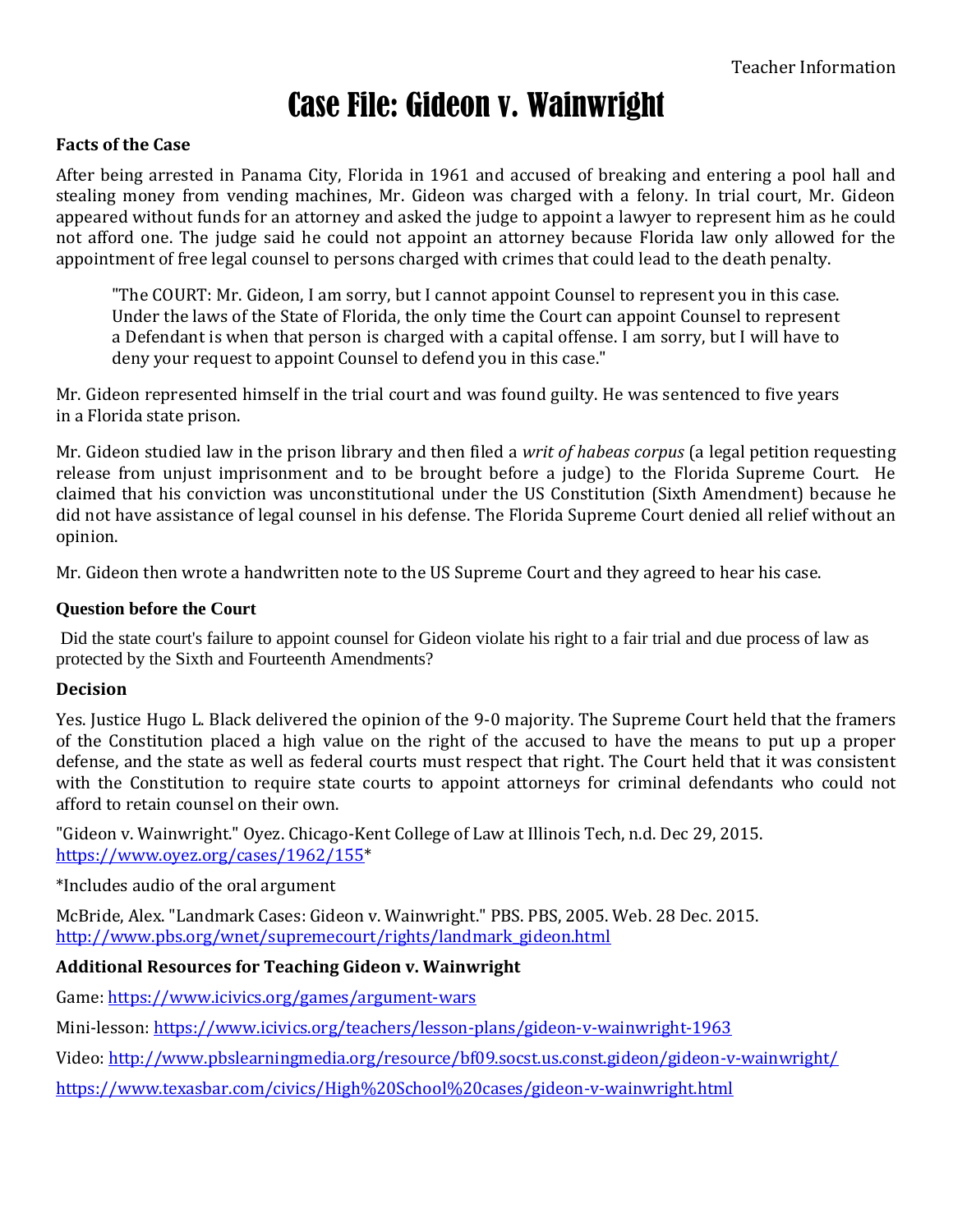# Case File: Miranda v. Arizona

# **Facts of the Case**

Prior to this case, many people did not know what their rights were while in police custody. In this case, Ernesto Miranda was identified in a police lineup by a woman, who accused him of kidnapping and assaulting her. Miranda was arrested and questioned by the police for two hours. He eventually confessed to the crimes. During the interrogation (questioning), police did not tell Miranda that he had the right to an attorney. They also did not tell him of his right of protection against self-incrimination. He was not informed of his Fifth Amendment or Sixth Amendment rights during the police interrogation.

In a state trial court in Arizona, the prosecutor used the confession as evidence against Miranda. He was convicted and sentenced to 20 to 30 years in prison.

Miranda's attorney appealed to the Arizona Supreme Court, stating that the police had unconstitutionally obtained the confession. The Arizona Supreme Court upheld the conviction. Then he appealed to the United States Supreme Court, which agreed to hear the case in 1966 along with four similar cases.

# **Question before the Court**

Does the police practice of questioning suspects in police custody without notifying them of their right to remain silent or their right to an attorney, violate their constitutional rights?

### **Decision of the Court**

The Court held that prosecutors could not use statements stemming from custodial interrogation of defendants unless they demonstrated the use of procedural safeguards "effective to secure the privilege against self-incrimination." The Court specifically outlined the necessary aspects of police warnings to suspects, including warnings of the right to remain silent and the right to have counsel present during interrogations.

**Miranda rights:** You have the right to remain silent. Anything you say can and will be used against you. You have the right to an attorney. If you cannot afford an attorney, one will be appointed for you.

McBride, Alex. "Landmark Cases: Miranda v. Arizona." *PBS*. PBS. Web. 28 Dec. 2015. <http://www.pbs.org/wnet/supremecourt/rights/landmark\_miranda.html>.

"Miranda v. Arizona." Oyez. Chicago-Kent College of Law at Illinois Tech, n.d. Dec 29, 2015. [https://www.oyez.org/cases/1965/759\\*](https://www.oyez.org/cases/1965/759)

\*Includes audio of the oral argument

# **Resources for Teaching Miranda v. Arizona**

Game:<https://www.icivics.org/games/argument-wars>

Mini lesson:<https://www.icivics.org/teachers/lesson-plans/miranda-v-arizona-1966>

[http://www.streetlaw.org/en/landmark/cases/miranda\\_v\\_arizona](http://www.streetlaw.org/en/landmark/cases/miranda_v_arizona)

[http://www.uscourts.gov/educational-resources/educational-activities/facts-and-case-summary](http://www.uscourts.gov/educational-resources/educational-activities/facts-and-case-summary-miranda-v-arizona)[miranda-v-arizona](http://www.uscourts.gov/educational-resources/educational-activities/facts-and-case-summary-miranda-v-arizona)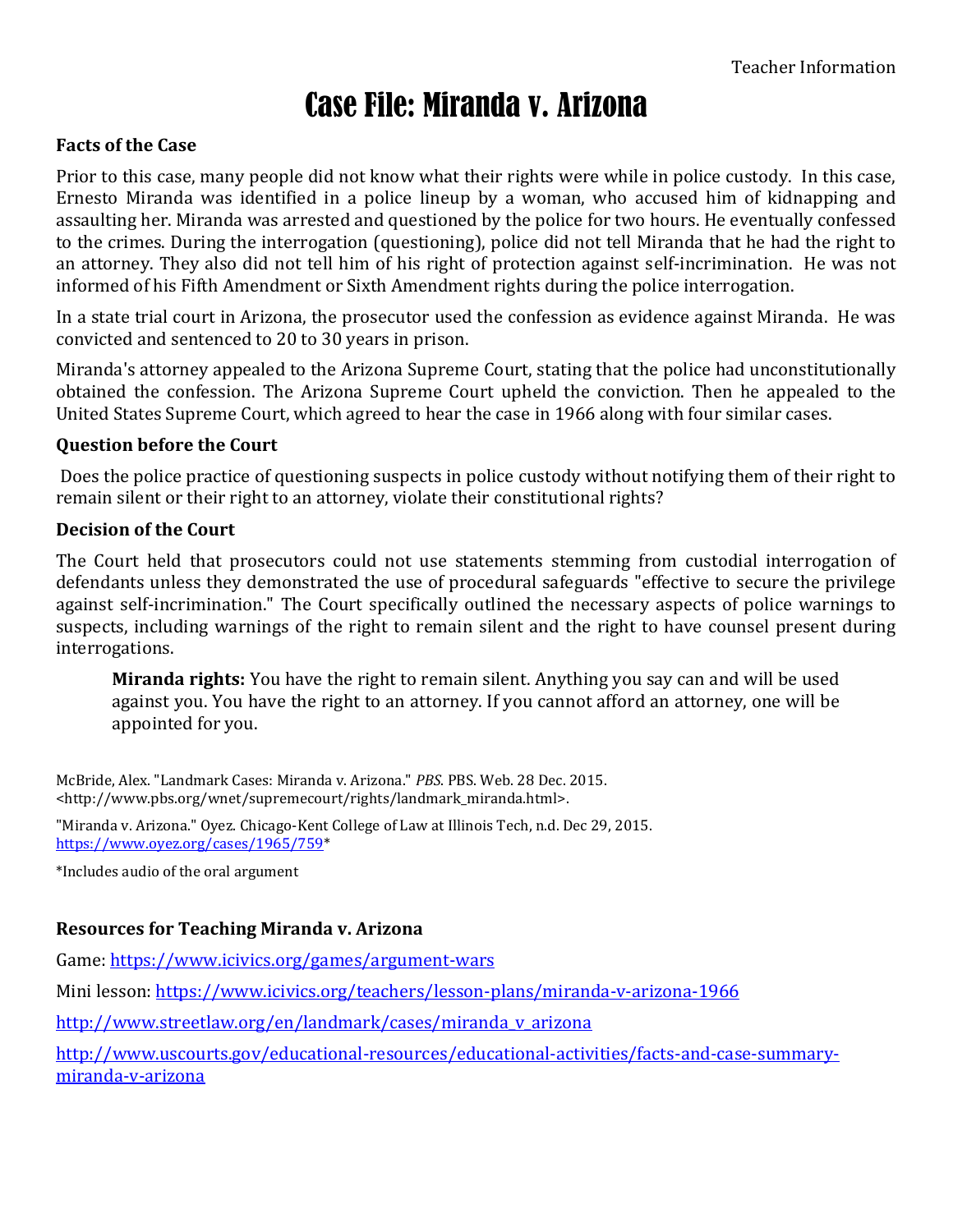# Case File: In re Gault

# **Facts of the Case**

Gerald Francis Gault, fifteen years old, was taken into custody for allegedly making an obscene phone call. He was arrested and taken to a Children's Detention Home in Arizona. He was not informed of the charges against him. His mother was not at home when he was arrested. She had to search to find her son in custody. Gault had been on probation for six months prior to this arrest for being in the company of a friend who had stolen a wallet from a woman's purse.

The following day, a petition was filed in juvenile court. During the hearing, no witnesses were sworn, no attorney was present for Gault, and the officer stated that the youth admitted to making the obscene remarks after he was questioned. Gault's parents had not been present during the questioning of their son.

At the time, adults charged in similar circumstances would have likely received a sentence of 60 days. Gault was sentenced to the State Industrial School until he was 21.

# **Question before the Court**

In this case, the Court considered whether the Due Process Clause of the 14th Amendment applies to juvenile delinquency proceedings. Were the procedures used to commit Gault in violation of the U.S. Constitution?

# **Decision**

Yes. The proceedings of the juvenile court failed to comply with the U.S. Constitution. The Court held that juveniles were entitled to some due process rights under the 14th Amendment of the United States Constitution. These requirements included adequate notice of charges, notification of both the parents and the child of the juvenile's right to counsel, opportunity for confrontation and cross-examination of witnesses at the hearings, and adequate safeguards against self-incrimination. The Court found that the procedures used in Gault's case met none of these requirements.

"Facts and Case Summary - In Re Gault." *United States Courts*. Web. 28 Dec. 2015. [http://www.uscourts.gov/educational](http://www.uscourts.gov/educational-resources/educational-activities/facts-and-case-summary-re-gault)[resources/educational-activities/facts-and-case-summary-re-gault](http://www.uscourts.gov/educational-resources/educational-activities/facts-and-case-summary-re-gault)

"In re Gault." Oyez. Chicago-Kent College of Law at Illinois Tech, n.d. Dec 29, 2015[. https://www.oyez.org/cases/1966/116](https://www.oyez.org/cases/1966/116) \* \*Provides audio of the oral argument

# **Additional Resources for Teaching In Re Gault**

Game:<https://www.icivics.org/games/argument-wars>

Mini-lesson:<https://www.icivics.org/teachers/lesson-plans/re-gault-1967>

Podcast:<http://www.npr.org/templates/story/story.php?storyId=10279166>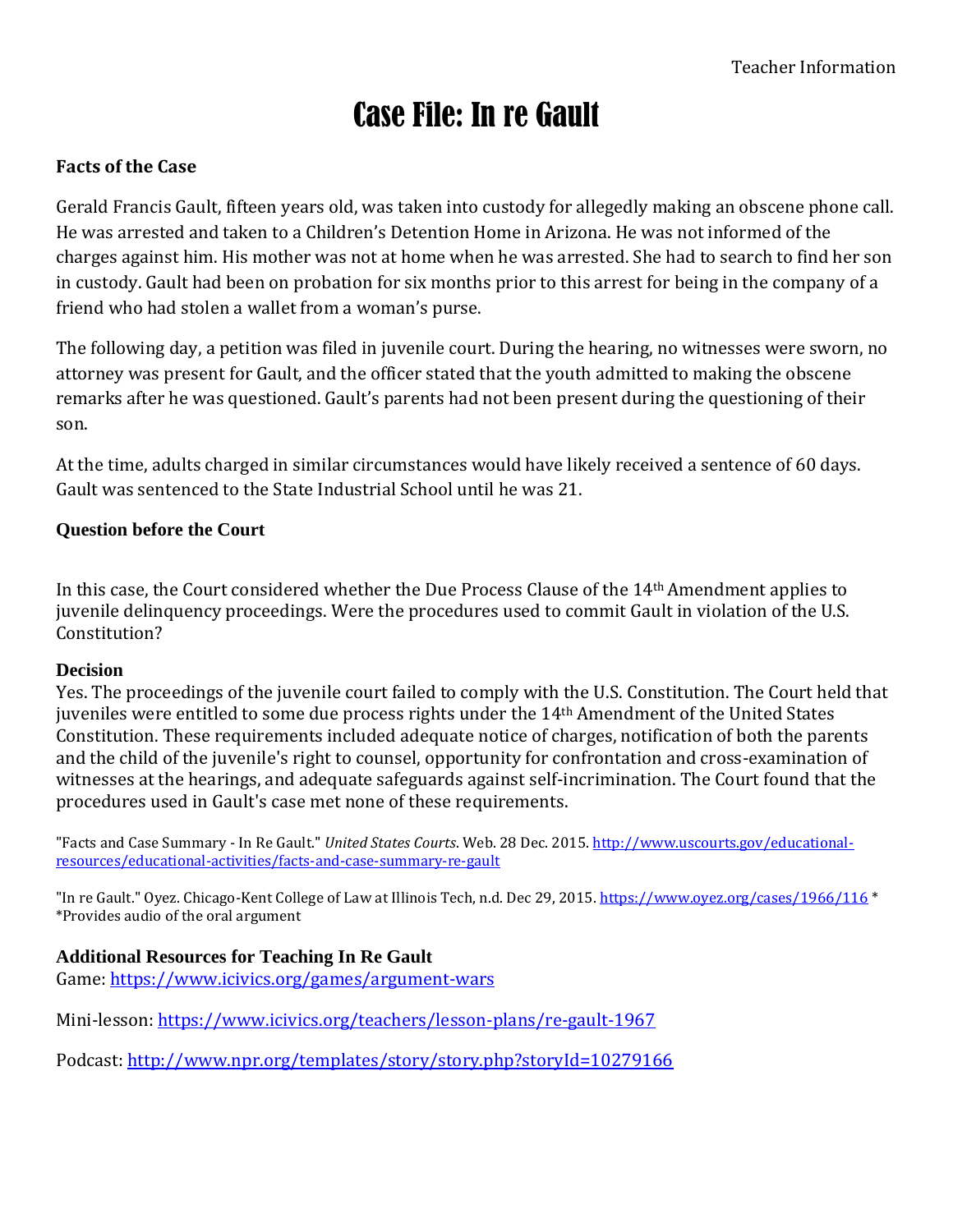# Case File: Tinker v. Des Moines Independent School District

# **Facts of the Case**

John Tinker, 15 years old, his sister Mary Beth Tinker, 13 years old, and Christopher Eckhardt, 16 years old, decided, with approval from their parents, to protest the Vietnam War by wearing black armbands to their schools in December. Upon learning of their intentions, and fearing that the armbands would create problems and cause disturbances on campus, a policy was developed to prohibit students from wearing armbands to schools. Students who wore armbands to school would be asked to remove them or face suspension. When the Tinkers and Eckhardt wore their armbands to school, they were asked to remove them. When they refused, they were suspended for several days. There were no disturbances or disruptions at school when they wore the armbands, but the principals were worried that they could cause problems.

# **Question before the Court**

Did the principals' rule, against wearing armbands in public school, violate the students' First Amendment freedom of speech protections?

# **Decision**

Yes. Justice Abe Fortas delivered the opinion of the 7-2 majority. The Supreme Court held that the students did not lose their First Amendment rights to freedom of speech when they stepped onto school property. In order to justify the suppression of speech, the school officials must be able to prove that the conduct in question would "materially and substantially interfere" with the operation of the school. In this case, the school district's actions evidently stemmed from a fear of possible disruption rather than any actual interference.

"Facts and Case Summary - In Re Gault." *United States Courts*. Web. 28 Dec. 2015. <http://www.uscourts.gov/educationalresources/educational-activities/facts-and-case-summary-re-gault>.

"Tinker v. Des Moines Independent Community School District." Oyez. Chicago-Kent College of Law at Illinois Tech, n.d. Dec 29, 2015[. https://www.oyez.org/cases/1968/21\\*](https://www.oyez.org/cases/1968/21*) \*Provides audio of the oral argument

# **Additional Resources for Teaching Tinker v. Des Moines**

Game:<http://www.annenbergclassroom.org/page/the-first-amendment-tinker-v-des-moines>

Game:<https://www.icivics.org/games/supreme-decision>

<https://www.icivics.org/teachers/lesson-plans/lesson-2-i-cant-wear-what>

[http://www.streetlaw.org/en/landmark/cases/tinker\\_v\\_des\\_moines](http://www.streetlaw.org/en/landmark/cases/tinker_v_des_moines)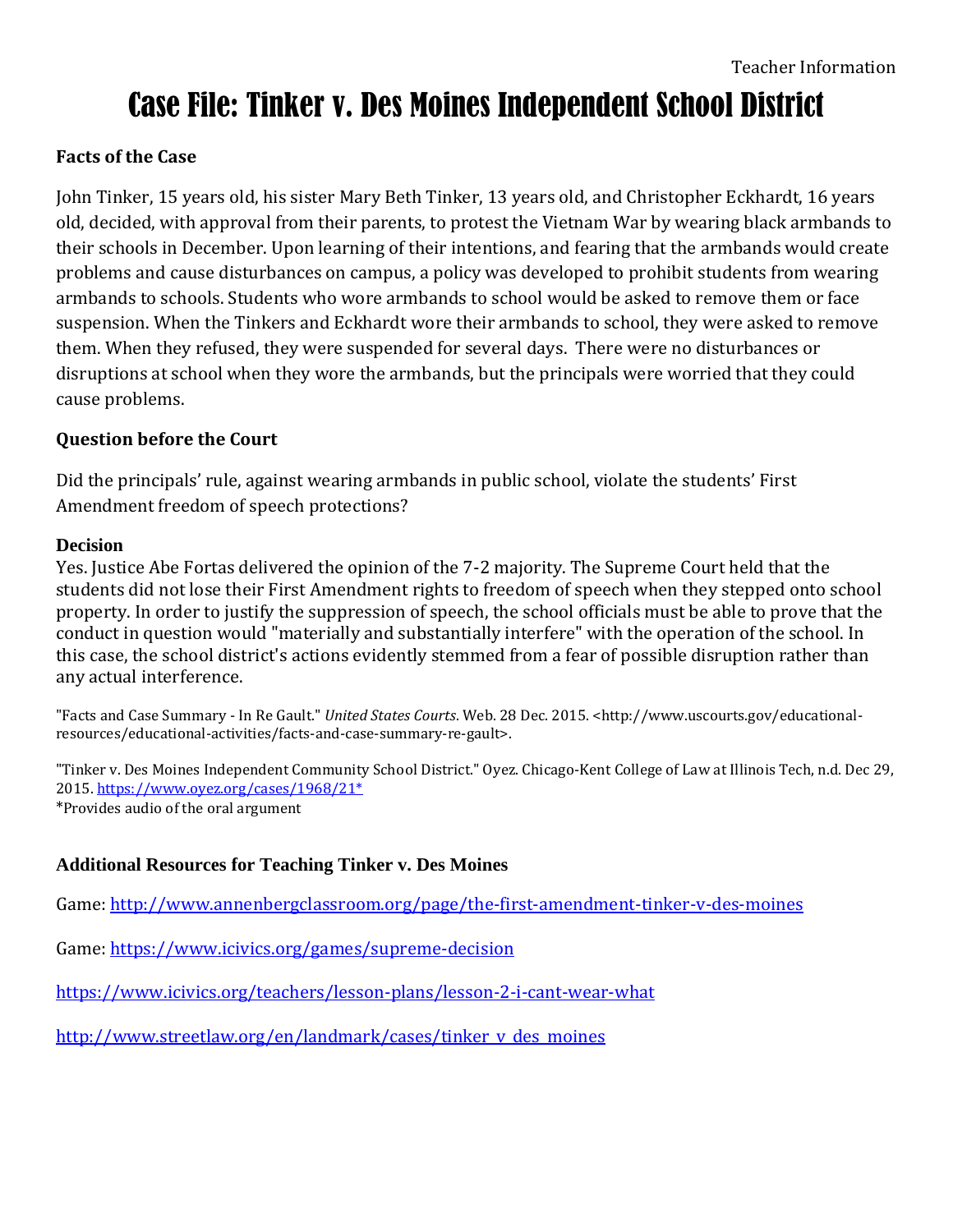# Case File: Hazelwood v. Kuhlmeier

# **Question Before the Court**

The Spectrum, a school-sponsored newspaper at Hazelwood East High School, was written and edited by students as part of a journalism class on campus. In May 1983, Robert E. Reynolds, the school principal, received the page proofs for the May 13th issue. The principal found two of the articles in the issue to be inappropriate, and ordered that the pages on which the articles appeared be removed from the publication. The articles dealt with teen pregnancy and the impact of divorce. Both articles also included interviews with students on campus. The principal was concerned that the pregnant girls might be identified by other students on campus and that the article addressed issues that were inappropriate for younger students. The principal was also concerned that the newspaper article did not seek comments from the parent of the student who was interviewed about divorce. Students challenged the principal's actions and brought the case to court.

# **Question Before the Court**

Did the principal's deletion of the articles violate the students' rights under the First Amendment?

### **Decision**

No. In a 5-to-3 decision, the Court held schools must be able to set high standards for student speech disseminated under their watch, and that schools retained the right to refuse to sponsor speech that was "inconsistent with 'the shared values of a civilized social order.'" Educators did not offend the First Amendment by exercising editorial control over the content of student speech so long as their actions were "reasonably related to legitimate pedagogical concerns." The actions of principal Reynolds, the Court held, met this test.

"Facts and Case Summary - Hazelwood v. Kuhlmeier." *United States Courts*. Web. 17 Dec. 2015. <http://www.uscourts.gov/educational-resources/educational-activities/facts-and-case-summary-hazelwood-v-kuhlmeier>.

"Hazelwood School District v. Kuhlmeier." *Oyez.* Chicago-Kent College of Law at Illinois Tech, n.d. Dec 17, 2015. [https://www.oyez.org/cases/1987/86-836\\*](https://www.oyez.org/cases/1987/86-836*) \*Provides audio of the oral argument

# **Additional Resources for Teaching Hazelwood v. Kuhlmeier**

Game:<https://www.icivics.org/games/argument-wars>

<http://www.scholastic.com/teachers/article/hazelwood-decision-and-student-press>

[http://www.streetlaw.org/en/landmark/cases/hazelwood\\_v\\_kuhlmeier](http://www.streetlaw.org/en/landmark/cases/hazelwood_v_kuhlmeier)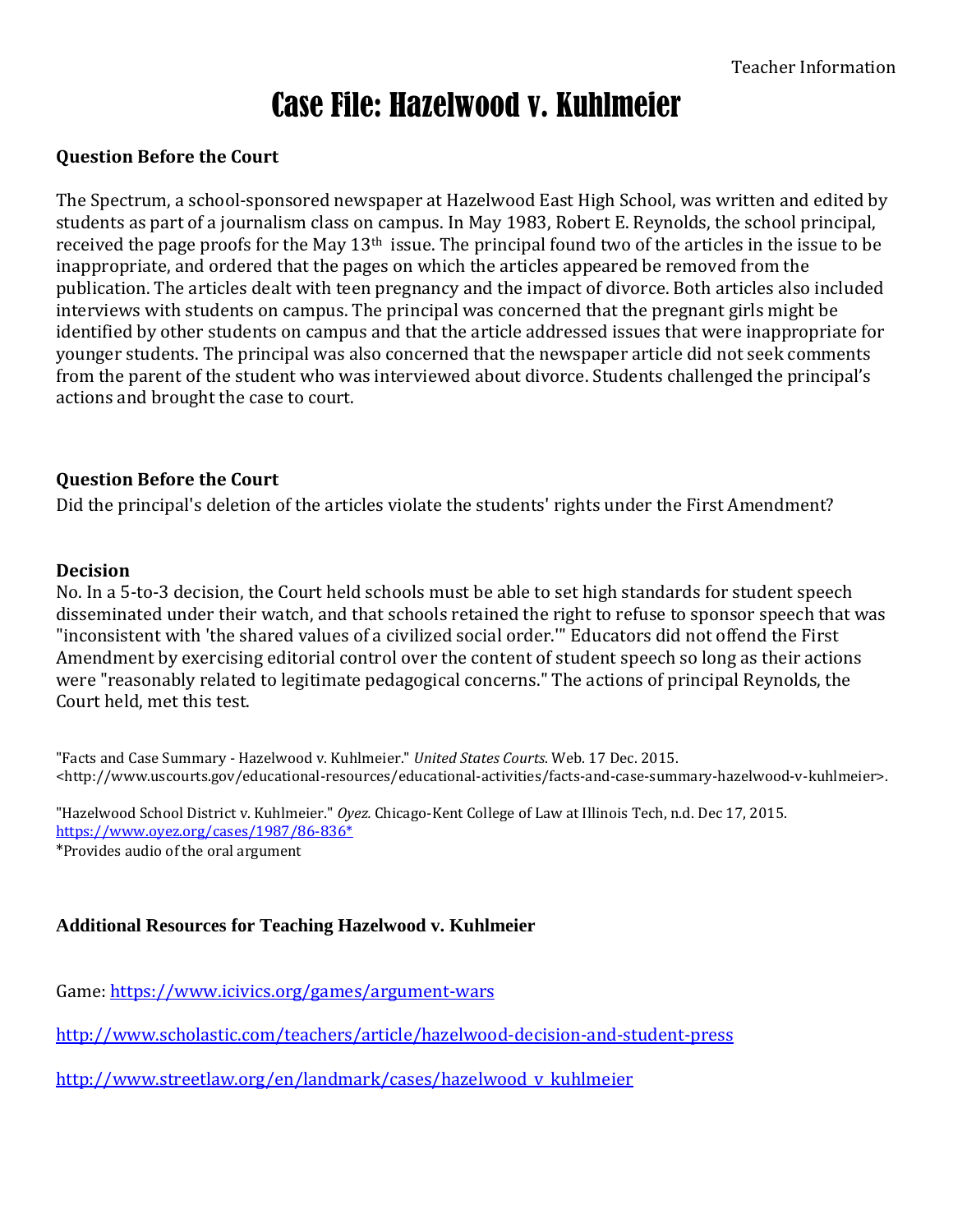# Case File: United States v. Nixon

# **Facts of the case**

Early in the morning of June 17, 1972, several individuals were arrested inside the office of the Democratic National Committee (DNC), located in the Watergate building in Washington, D.C. This was no ordinary robbery: Those arrested were connected to President Richard Nixon's (Republican) reelection campaign, and they had been caught while attempting to wiretap phones and steal secret documents.

A grand jury returned indictments against seven of President Nixon's closest aides in the Watergate affair. The special prosecutor appointed by Nixon and the defendants sought audio tapes of conversations recorded by Nixon in the Oval Office. Nixon asserted that he was immune from the subpoena claiming "executive privilege," which is the right to withhold information from other government branches to preserve confidential communications within the executive branch or to secure the national interest.

# **Question before the Court**

Based on the facts provided, is the President's right to safeguard certain information, using his "executive privilege" confidentiality power, protected from judicial review?

"United States v. Nixon." *Oyez.* Chicago-Kent College of Law at Illinois Tech, n.d. Dec 16, 2015. [https://www.oyez.org/cases/1973/73-1766\\*](https://www.oyez.org/cases/1973/73-1766*)

\*Provides audio of the oral argument

"Watergate Scandal." History.com. A&E Television Networks. Web. 29 Dec. 2015. http://www.history.com/topics/watergatehttp://www.history.com/topics/watergate

### **Decision**

No. The Court held that neither the doctrine of separation of powers, nor the generalized need for confidentiality of high-level communications, without more, can sustain an absolute, unqualified, presidential privilege. The Court granted that there was a *limited executive privilege in areas of military or diplomatic affairs*, but gave preference to "the fundamental demands of due process of law in the fair administration of justice." Therefore, the president must obey the subpoena and produce the tapes and documents. Nixon resigned shortly after the release of the tapes.

### **Additional Resources for Teaching United States v. Nixon**

<http://www.history.com/topics/us-presidents/richard-m-nixon>

Lesson plan: [http://www.justiceteaching.org/lesson\\_plans.shtml](http://www.justiceteaching.org/lesson_plans.shtml)

Mini-lesson:<https://www.icivics.org/teachers/lesson-plans/us-v-nixon-1974>

[http://www.streetlaw.org/en/landmark/cases/united\\_states\\_v\\_nixon](http://www.streetlaw.org/en/landmark/cases/united_states_v_nixon)

<http://teachingamericanhistory.org/library/document/united-states-v-nixon-1974/>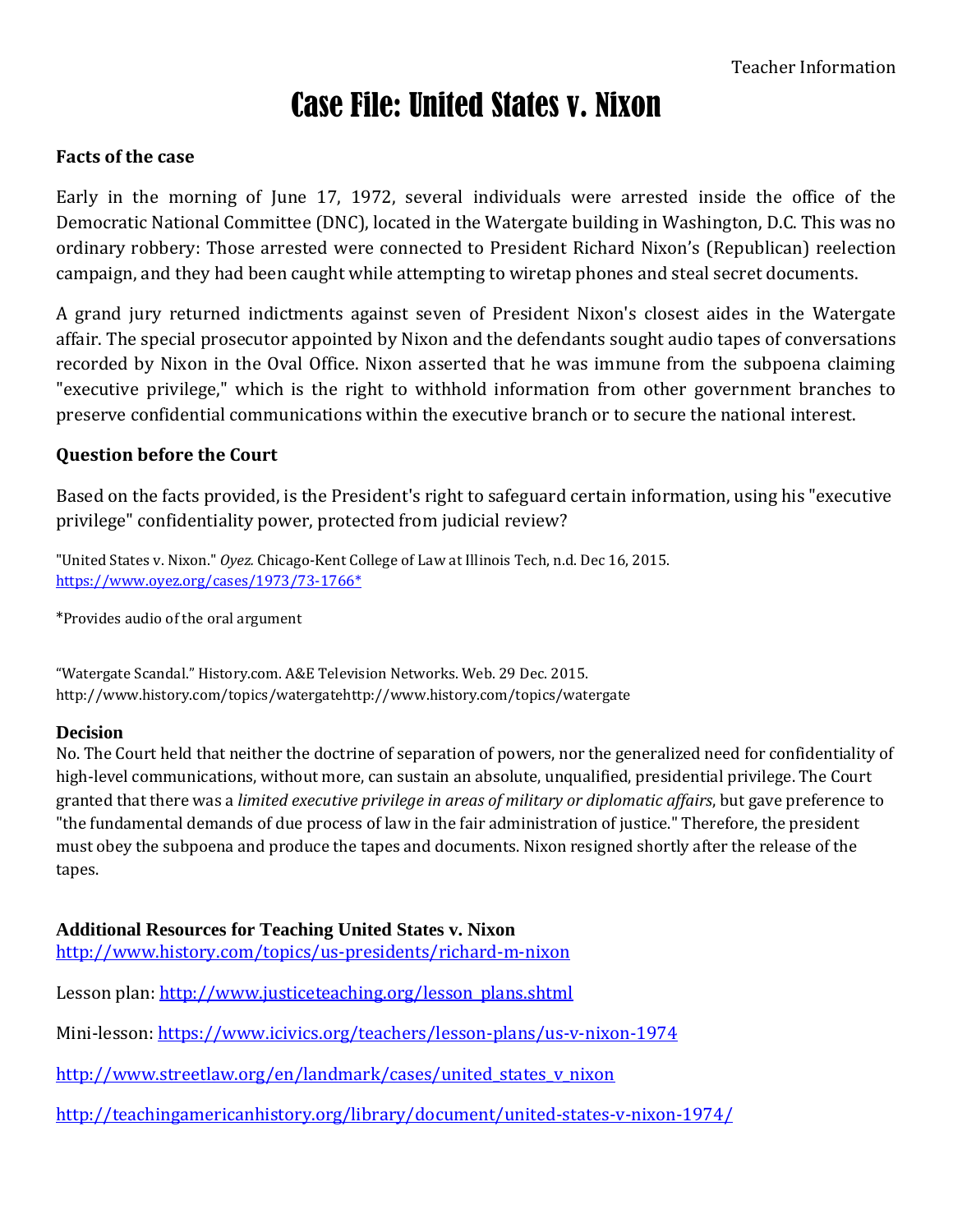# Case File: Bush v. Gore

### **Facts of the Case**

The results of the 2000 Presidential election (November 7, 2000) between Texas Governor George W. Bush and Vice President were so close in Florida that state law (statute 102.141 (7)) called for an automatic machine recount of ballots. After the automatic machine recount, the results were even closer with Vice President Gore losing by a very small margin. Vice President Gore then sought manual recounts in Volusia, Palm Beach, Broward, and Miami-Dade Counties under Florida Law (102.166).

Florida law (FS 102.11) also establishes a date for submitting the certified election results to the Secretary of State, which was November 14, 2000. Counties required to conduct a manual recount were unable to meet this deadline.

Because there were different interpretations as to when a county should order a manual recount and also a dispute over the deadline for the Secretary of State to certify the election results, the dispute was brought before Florida Supreme Court.

All seven justices agreed that a manual recount should occur if there was a difference between the votes the machine counted and the votes actually cast that were not electronically recorded because of how the ballot was marked or punched ("undervotes"). Each county where the votes were challenged were to be recounted by hand and the Secretary of State could not certify the election until the recounts had been completed *or* by November 26th. Even with the extended deadline, many counties could not complete the recount in time and some counties, like Miami-Dade, stopped counting.

On December 8, 2000, the Florida Supreme Court ordered that manual recounts of ballots were required in all Florida counties where "undervotes" had not been recounted by hand and recounts should begin at once. The court explained that there could be no question that there were uncounted "legal votes" meaning those in which there was a clear indication of the voter's intent-sufficient to place the results of the election in doubt.

The next day, the United States Supreme Court stopped the manual recounts in Florida and held oral argument on December 11, 2000.

### **Questions before the Court**

Did the Florida Supreme Court exceed its authority by ordering a state-wide manual recount?

And, would such a recount be constitutional?

"Bush v. Gore." *Oyez.* Chicago-Kent College of Law at Illinois Tech, n.d. Dec 16, 2015. <https://www.oyez.org/cases/2000/00-949>

McBride, Alex. "Landmark Cases: Bush v. Gore." *PBS*. PBS, 1 Dec. 2006. Web. 17 Dec. 2015. <http://www.pbs.org/wnet/supremecourt/future/landmark\_bush.html>.

### **Decision**

On December 12, 2000, the Florida Supreme Court issued an opinion that the Florida Supreme Court violated the constitutional rights of voters by ordering a manual recount because there were no statewide standards established as to when a vote would be counted in order to determine the "intent of the voter." At the same time, the majority of the United States Supreme Court (5-4) stated it was "too late": that there was insufficient time for Florida to now establish statewide standards for a new recount before the deadline of December 12th, the date established for the selection of the State's electors.

### **Additional Resources for Teaching Bush v. Gore**

"Bush v. Gore." *Oyez.* Chicago-Kent College of Law at Illinois Tech, n.d. Dec 16, 2015. [https://www.oyez.org/cases/2000/00-949\\*](https://www.oyez.org/cases/2000/00-949*)

\*Provides audio of the oral argument